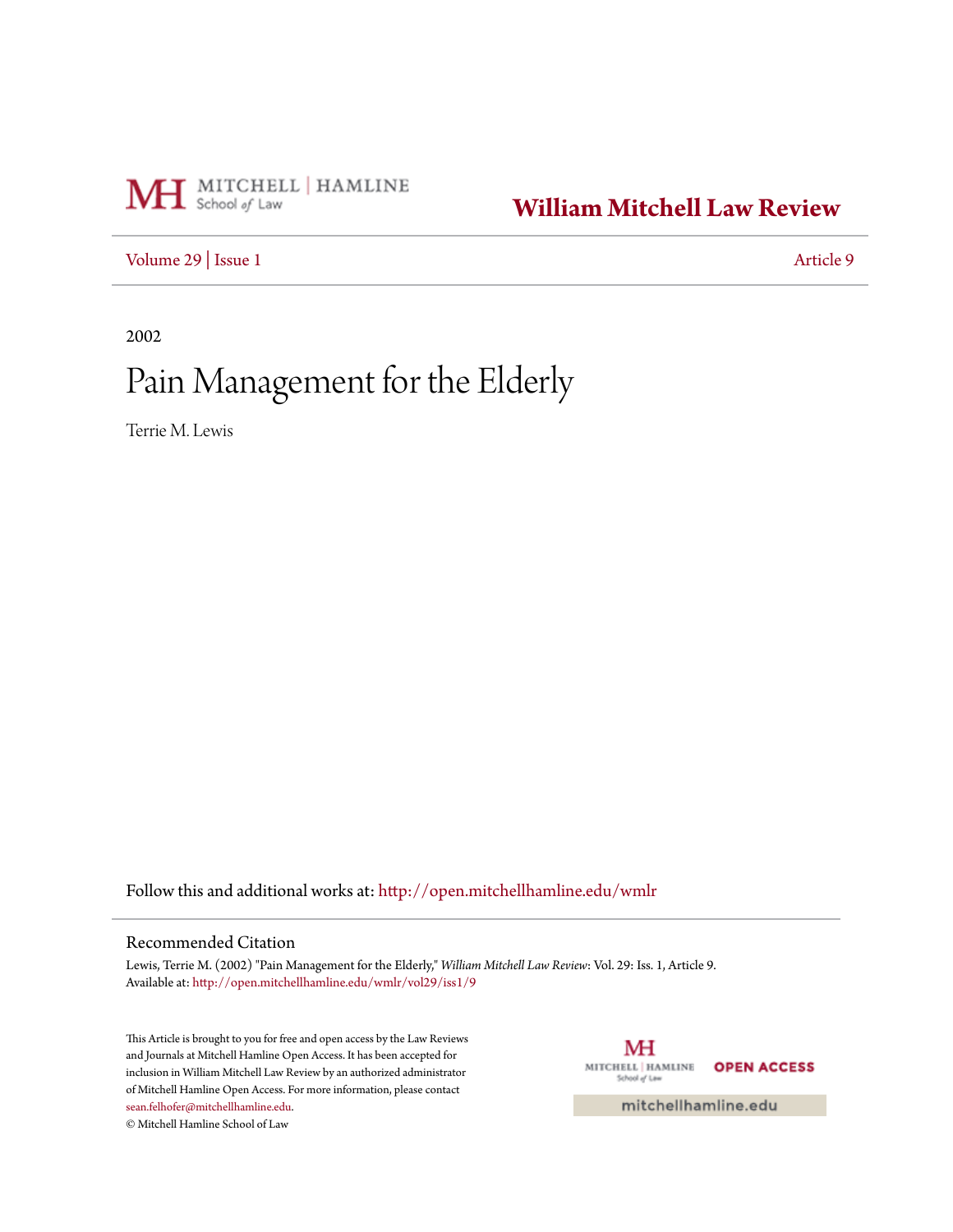1

### **PAIN MANAGEMENT FOR THE ELDERLY**

### Terrie Lewis†

|            |                                                         | 224  |
|------------|---------------------------------------------------------|------|
| $\Pi$      |                                                         |      |
| <b>III</b> | PAIN IS PREVALENT IN THE ELDERLY POPULATION 226         |      |
|            | IV. PAIN INTERFERES WITH AN ELDERLY PERSON'S DAILY LIFE |      |
|            |                                                         | .227 |
|            | V. PAIN AFFECTS THE DYING PROCESS FOR THE ELDERLY AND   |      |
|            |                                                         | .228 |
| VL.        | PRACTICE METHODS FOR THE TREATMENT OF PAIN228           |      |
| VII.       | THE ETHICAL OBLIGATION TO CONTROL PAIN230               |      |
| VIII.      | IN VIEW OF AN ETHICAL OBLIGATION TO RELIEVE PAIN,       |      |
|            |                                                         |      |
|            | IX. LEGAL AND ETHICAL RAMIFICATIONS COMPLICATE PAIN     |      |
|            |                                                         |      |
|            | $\bm{A}$                                                |      |
|            | В.                                                      |      |
|            | $\mathcal{C}$                                           |      |
|            | D.                                                      |      |
|            | X. PAIN MANAGEMENT PLANS DOING THE LEAST HARM WITH      |      |
|            |                                                         |      |
|            | A.                                                      |      |
|            | $\bm{B}$                                                |      |
|            | C                                                       |      |
|            |                                                         |      |

I had this frozen arm and incredible pain. If you blew on my left arm, I would scream. The nurse told me I was holding my hand in a funny way–which is typical of stroke patients–and she sat on my arm! I slugged her with my good arm and yelled, "That hurts like hell!" She said, "Oh,

<sup>†</sup> Judicial clerk for Judge David Minge, Minnesota Court of Appeals, J.D., 2002, William Mitchell College of Law. A special thanks to Professor Phebe Haugen, William Mitchell College of Law, for her input and suggestions and to Nancy Johnson for her editing expertise.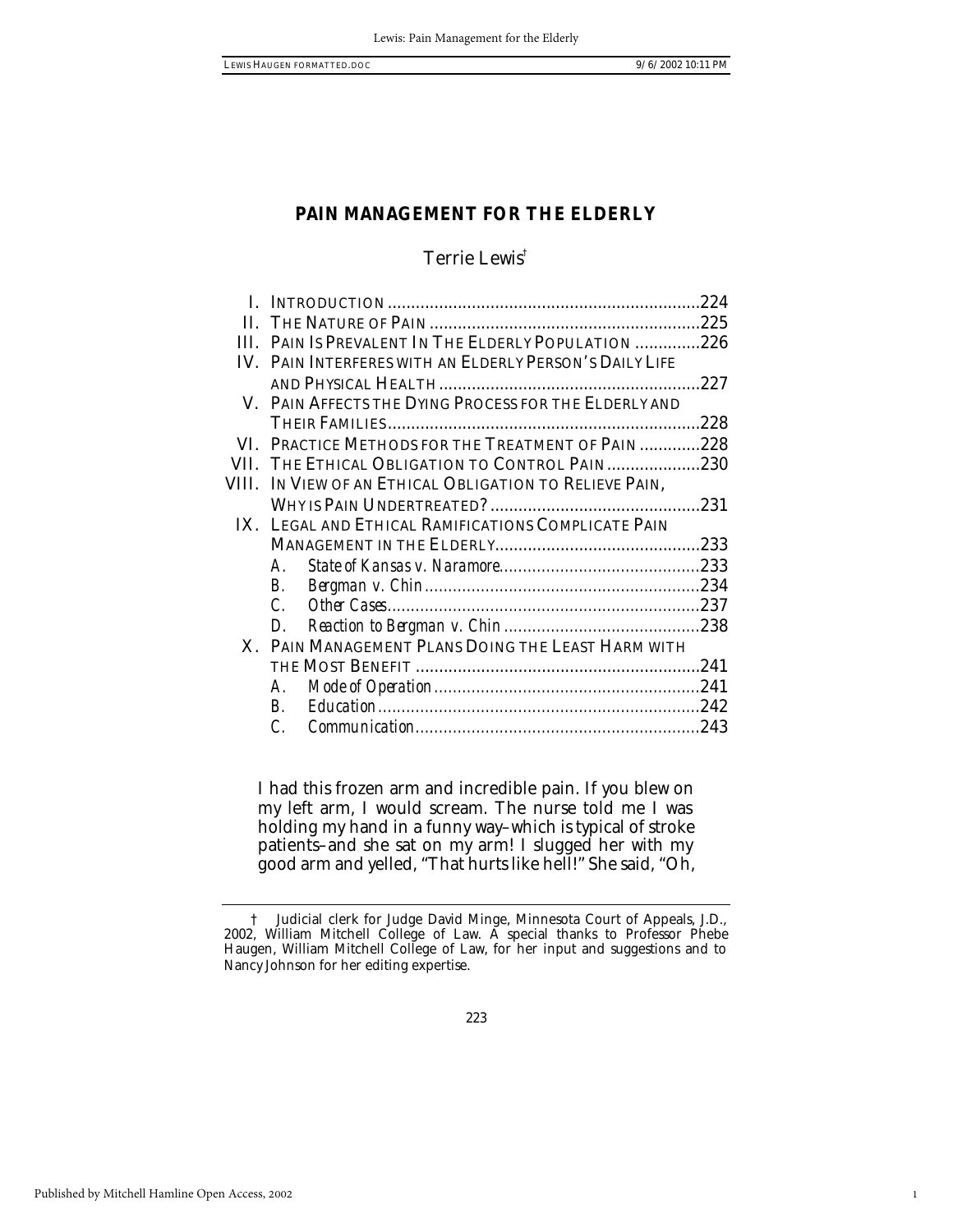you're becoming combative," and brought in two fat nurses who tried to sit on it again. If I had a pistol, I would have shot them.<sup>1</sup>

### I. INTRODUCTION

Pain. "An unpleasant sensation occurring in varying degrees of severity as a consequence of injury, disease, or emotional disorder. Suffering or distress."<sup>2</sup> In the United States, up to 120 million people suffer from chronic pain. 3 Chronic pain may affect as many as one in every five elderly people--those age sixty-five and older.<sup>4</sup> Forty-five to eighty percent of the elderly who live in nursing homes suffer from major pain problems.<sup>5</sup> Pain interferes with the ability "to reflect, to enjoy human relationships, and even to think and function on a most basic level."<sup>6</sup> While most people believe there is an ethical obligation to relieve pain, pain is still undertreated by healthcare professionals.

The focus of this article is on pain in the elderly in the United States. Questions to be discussed include: How prevalent is pain in the elderly population? What impact does pain have on the daily lives of elderly people, including on their physical health? What impact does pain have on an elderly person's death? How do healthcare providers respond to and treat pain? If there is an ethical obligation to relieve pain, why is pain undertreated? Does the legal system address pain in the elderly? What can be done to help the elderly live and die free from pain?

<sup>1.</sup> Don Lattin, *Expert on Death Faces Her Own Death. Kubler-Ross Now Questions Her Life's Work*, S.F. CHRON., May 31, 1997, *available at* http://www.sfgate.com/cgibin/article.cgi?file=/chronicle/archive/1997/05/31/N42913.DTL.

<sup>2.</sup> AMERICAN HERITAGE DICTIONARY OF THE ENGLISH LANGUAGE 597 (4th ed. 2000).

<sup>3.</sup> Press Release, Joint Commission on Accreditation of Healthcare Organizations, Pain: National Summit Focuses on Relief for Millions of Americans (June 25, 2001), http://www.jcaho.org/news/nb332.html.

<sup>4.</sup> M.G. Young, *Chronic Pain Management in the Elderly*, PATIENT CARE 31, 31 (Sept. 30, 2000) *as reported in* Partners Against Pain, an online information service for physicians and patients, *at*

http://www.partnersagainstpain.com/html/profed/pmc/pe\_pmc7.html.

<sup>5.</sup> F.M. Gloth, *Geriatric Pain: Factors that Limit Pain Relief and Increase Complications*, 55 GERIATRICS 46, 46 (2000) as reported in Partners Against Pain, *supra* note 4.

<sup>6.</sup> Sandra H. Johnson, *Relieving Unnecessary, Treatable Pain for the Sake of Human Dignity,* 29 J.L. MED. & ETHICS 11, 11 (2001).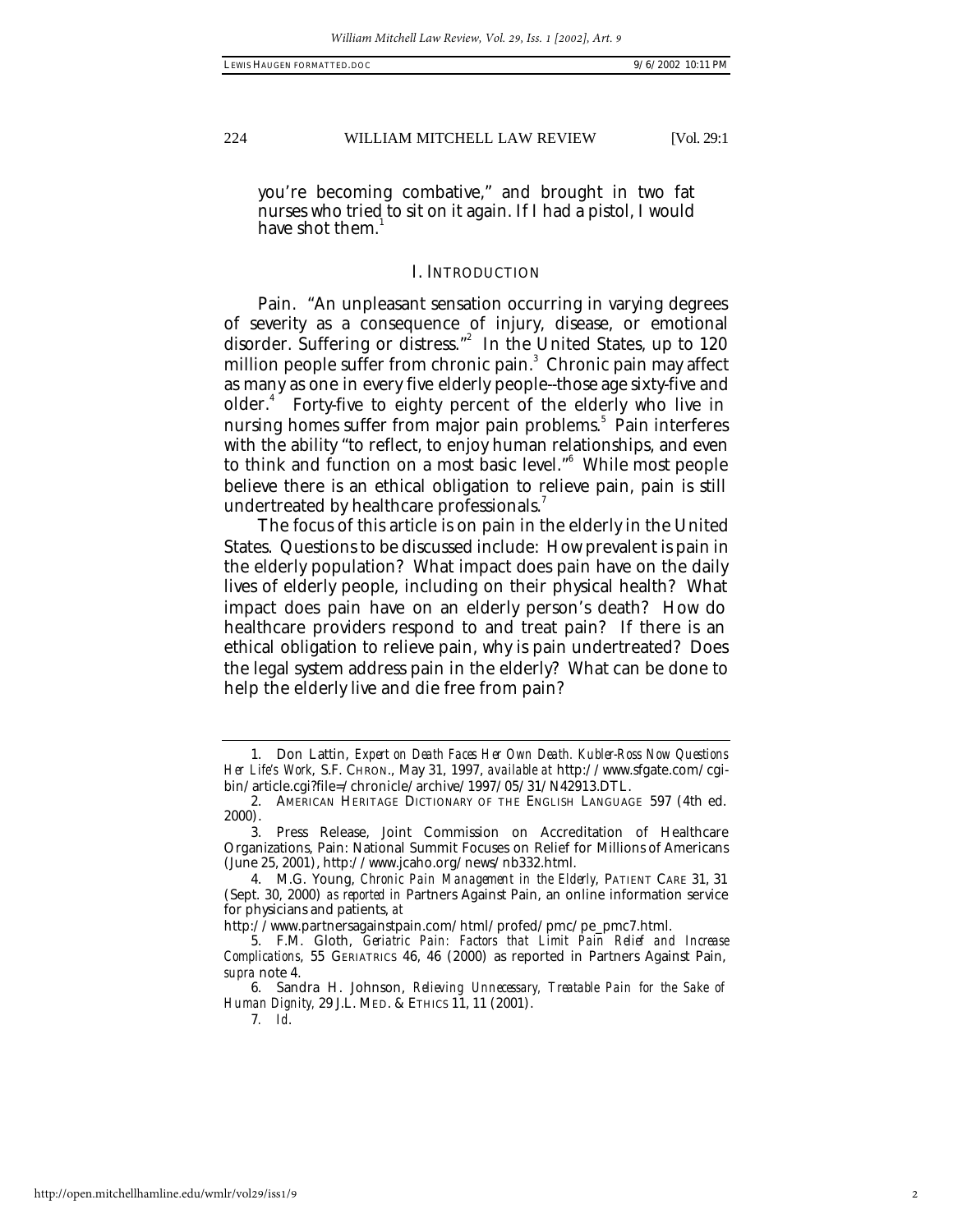### II. THE NATURE OF PAIN

Pain is categorized as either acute or chronic. Acute pain is usually short-lived but, if untreated, can turn into chronic pain.<sup>8</sup> Chronic or intractable pain is defined as pain where the cause cannot be removed or treated and "no relief or cure has been found after reasonable efforts."<sup>9</sup> Chronic pain is generally characterized as pain lasting more than four weeks and rated as a seven or above by the patient on a numerical ten-point pain intensity scale.<sup>10</sup> Chronic pain has myriad causes including headache, back pain, arthritis, cancer, and other serious illnesses.<sup>11</sup> In some patients, chronic pain may have multiple, simultaneous causes.<sup>12</sup> In other patients, the underlying cause of chronic pain remains unknown.

Chronic pain affects the physical, psychological, social and spiritual well-being of the patient.<sup>13</sup> When inappropriately treated, chronic pain causes emotional suffering and increases the risks of lost livelihood and social integration.<sup>14</sup> Patients who suffer from chronic pain also suffer from sleep deprivation, depression and anxiety as a result of their pain.<sup>15</sup> Severe chronic pain "often leads to mood disorders, including depression and in rare cases, suicide,"<sup>16</sup> and uncontrolled pain can be an important contributing factor to requests for clinician-assisted suicide or euthanasia.<sup>17</sup>

<sup>8.</sup> Laurie Tarkan, *New Efforts Against an Old Foe: Pain*, N.Y. TIMES, Dec. 26, 2000, *available at* http://www.nytimes.com/200/12/26/science/26PAIN.html.

<sup>9.</sup> Jackie Sexton, *Pain Management: Medical, Legal, Ethical Issues*, KELN.ORG BIBLIOGRAPHY, Dec. 1999, http://www.keln.org/bibs/sexton.html (last visited Apr. 3, 2002).

<sup>10.</sup> Melissa Hendricks, *Just Give Me Something for the Pain*, JOHNS HOPKINS MAG., June 1999, http://www.jhu.edu/~jhumag/0699web/pain.html.

<sup>11</sup>*. Id*.

<sup>12.</sup> A. JACOBS, D.B. CARR, R. PAYNE ET AL., MANAGEMENT OF CANCER PAIN, CLINICAL PRACTICE GUIDELINE NO. 9, 1 (Agency for Health Care Policy and Research, U.S. Department of Health and Human Services, Publication No. 94- 0592) (March 1994).

<sup>13</sup>*. Id.*

<sup>14.</sup> AM. ACAD. PAIN MED*., The Necessity for Early Evaluation of the Chronic Pain Patient* (2001),

http://www.painmed.org/productpub/statements/earlyevalustmt.html (last visited April 14, 2002).

<sup>15.</sup> A. Won et. al., *Correlates and Management of Nonmalignant Pain in the Nursing Home*, 47 J. AM. GERIATRICS SOC'Y 936, 936 (1999) *as reported in* Partners Against Pain, *supra* note 4. *See also* Young, *supra* note 4.

<sup>17.</sup> JACOBS, CARR, PAYNE ET AL., *supra* note 12, at 4.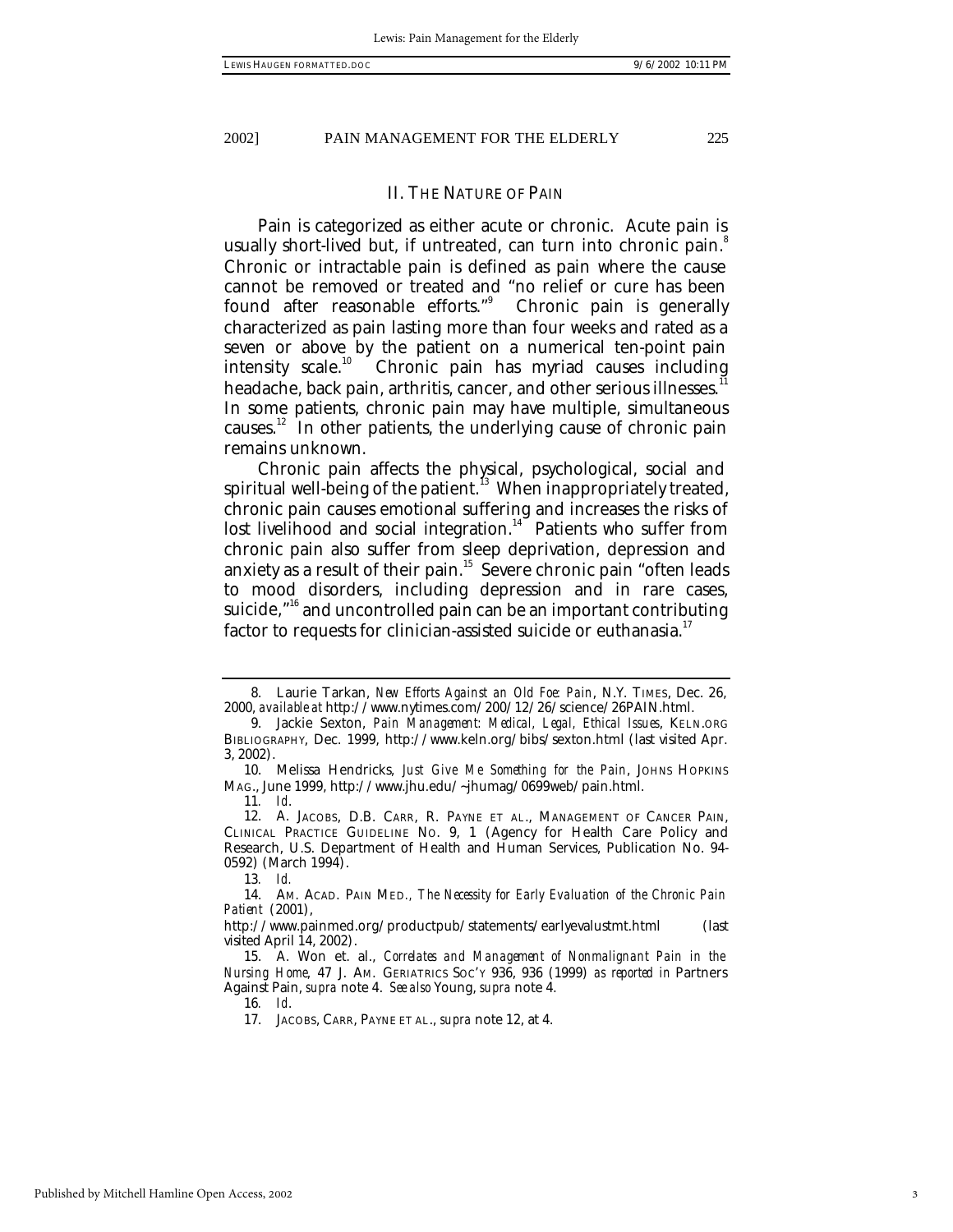### III. PAIN IS PREVALENT IN THE ELDERLY POPULATION

Pain is a fact of life for most people over the age of sixty-five. Even those who are seemingly healthy and living independently in the community can suffer from major pain problems.<sup>18</sup> The elderly who are coping with cancer or living in nursing homes have an even greater incidence of pain.

Studies in the past ten years have shown the elderly live and die in pain. The most recent study was reported in April 2001 by Brown University.<sup>19</sup> This nationwide study was conducted in 1999 and analyzed the pain reporting of over 2.2 million people in the United States in nursing homes.<sup>20</sup> Brown University Medical School researchers found that 41.2% of nursing home patients in moderate or excruciating pain on April 1, 1999, were still in pain 60 to 180 days later.<sup>21</sup> In the same study, nearly fifteen percent of patients residing in a nursing home for two to six months reported persistent pain.<sup>22</sup> Director of the Department of Community Health, and co-author of the study, stated, "Our findings demonstrate woefully inadequate pain management among a frail, old and vulnerable population of Americans. Important ground has been gained in the last decade in pain management, but these results highlight the urgent work yet to be done."<sup>23</sup> This study duplicates the findings of previous studies conducted by Brown University and other researchers. In 1998, Brown University published a study of 13,625 cancer patients over the age of sixty-five who were living in 1,492 nursing homes from 1992 to 1995. $^{24}$  Out

<sup>18.</sup> Raphael J. Leo & Amarpreet Singh, *Pain Management in the Elderly: Use of Psychopharmacologic Agents*, 10 ANNALS OF LONG-TERM CARE 37, 37 (Feb. 2002) Twenty to fifty percent of persons sixty-five and older living in communities experience chronic pain. *Id.* The typical sources are arthritis, cancer, diabetic neuropathy, herpes zoster and osteoporosis. The elderly suffer from chronic pain twice as frequently as younger people. *Id*.

<sup>19.</sup> Scott J. Turner, *Researchers Find Pain Widespread and Severe in Nursing Homes*, 25 GEO. ST. J. 25 (2001),

http://www.brown.edu/Administration/George\_Street\_Journal/vol25/25GSJ25e. html [hereinafter *Pain Widespread and Severe*].

<sup>20</sup>*. Id*.

<sup>21</sup>*. Id*.

<sup>22</sup>*. Id*.

<sup>23</sup>*. Id*.

<sup>24.</sup> Roberto Renabei et al., *Management of Pain in Elderly Patients with Cancer*, 279 JAMA 1877, 1882 (1998); Scott J. Turner, *Poor Care for Cancer Patients in Nursing Homes*, 22 GEO. STREET. J. 32 (1998),

http://www.brown.edu/Administration/George\_Street\_Journal/vol22/22GSJ32e. html [hereinafter *Poor Care*]; Tarkan, *supra* note 8.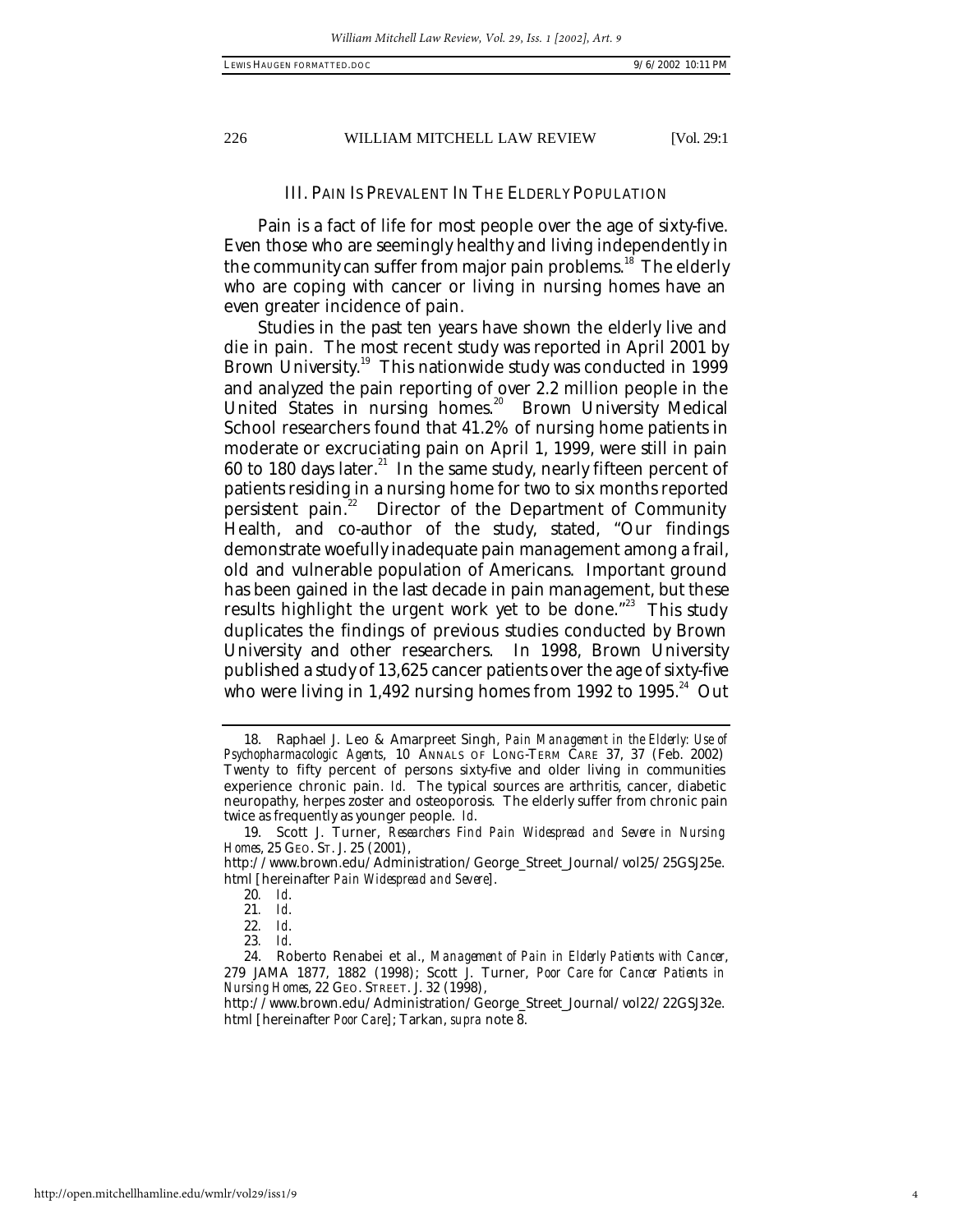of the 13,625 patients studied, 4,003 stated they were in pain on a daily basis.<sup>25</sup> A 1997 study by the Washington University School of Medicine in St. Louis found that most nursing home patients suffer from some pain, one-third are in constant pain, and more than fifty percent experience severe pain.<sup>26</sup> The Gallup Organization also conducted an American pain survey in 1999.<sup>27</sup> They found more than half of Americans sixty-five and older suffer from pain on a daily basis.<sup>28</sup> Obviously, many people are studying this problem. Unfortunately, the problem is not going away. $^{29}$ 

### IV. PAIN INTERFERES WITH AN ELDERLY PERSON'S DAILY LIFE AND PHYSICAL HEALTH

Living in pain interferes with an elderly person's ability to have a satisfactory life. Experiencing pain causes physical reactions in the body.<sup>30</sup> When the body is experiencing pain, stress-related hormones are secreted.<sup>31</sup> These hormones cause body tissues to break down.<sup>32</sup> Fluid retention becomes more likely when the body is in pain.<sup>33</sup> The cardiovascular system reacts with tachycardia, hypertension, ischemia, and ventricular arrhythmias.<sup>34</sup> The respiratory system is affected.<sup>35</sup> The digestive system slows in its functioning when the body is experiencing pain. $36$  Some studies have even linked rapid growth of tumors to poor pain control. $37 \text{ In}$ addition to physical reactions, pain may cause irritability or

<sup>25.</sup> Turner, *supra* note 24.

<sup>26.</sup> Diane Duke, *Elderly with Dementia Have Trouble Reporting Pain, According to Study*, WASH. U. IN ST. LOUIS RECORD, Feb. 20, 1997, *available at*

http://wuppa.wustl.edu/record/archive/1997/02-20-97/1700.html.

<sup>27.</sup> ARTHRITIS FOUNDATION, SPEAKING OF PAIN: HOW TO TALK WITH YOUR DOCTOR ABOUT PAIN, *at*

http://www.arthritis.org/conditions/speakingofpain/factsheet.asp (last visited Apr. 13, 2002).

<sup>28</sup>*. Id.*

<sup>29</sup>*. Pain Widespread and Severe, supra* note 19.

<sup>30.</sup> INTERNATIONAL ASSOCIATION FOR THE STUDY OF PAIN, PAIN CONTROL: THE NEW "WHYS" AND "HOWS," PAIN CLINICAL UPDATES (Daniel B. Carr ed., May 1993), *available at* http://www.iasp-pain.org/PCUOpen.html. Interestingly enough, the bodily reactions to pain occur even if the patient is unconscious from sedation during surgery. *Id.*

<sup>31</sup>*. Id*.

<sup>32</sup>*. Id*.

<sup>33</sup>*. Id*.

<sup>34</sup>*. Id*.

<sup>35</sup>*. Id*.

<sup>36</sup>*. Id*.

<sup>37</sup>*. Id*.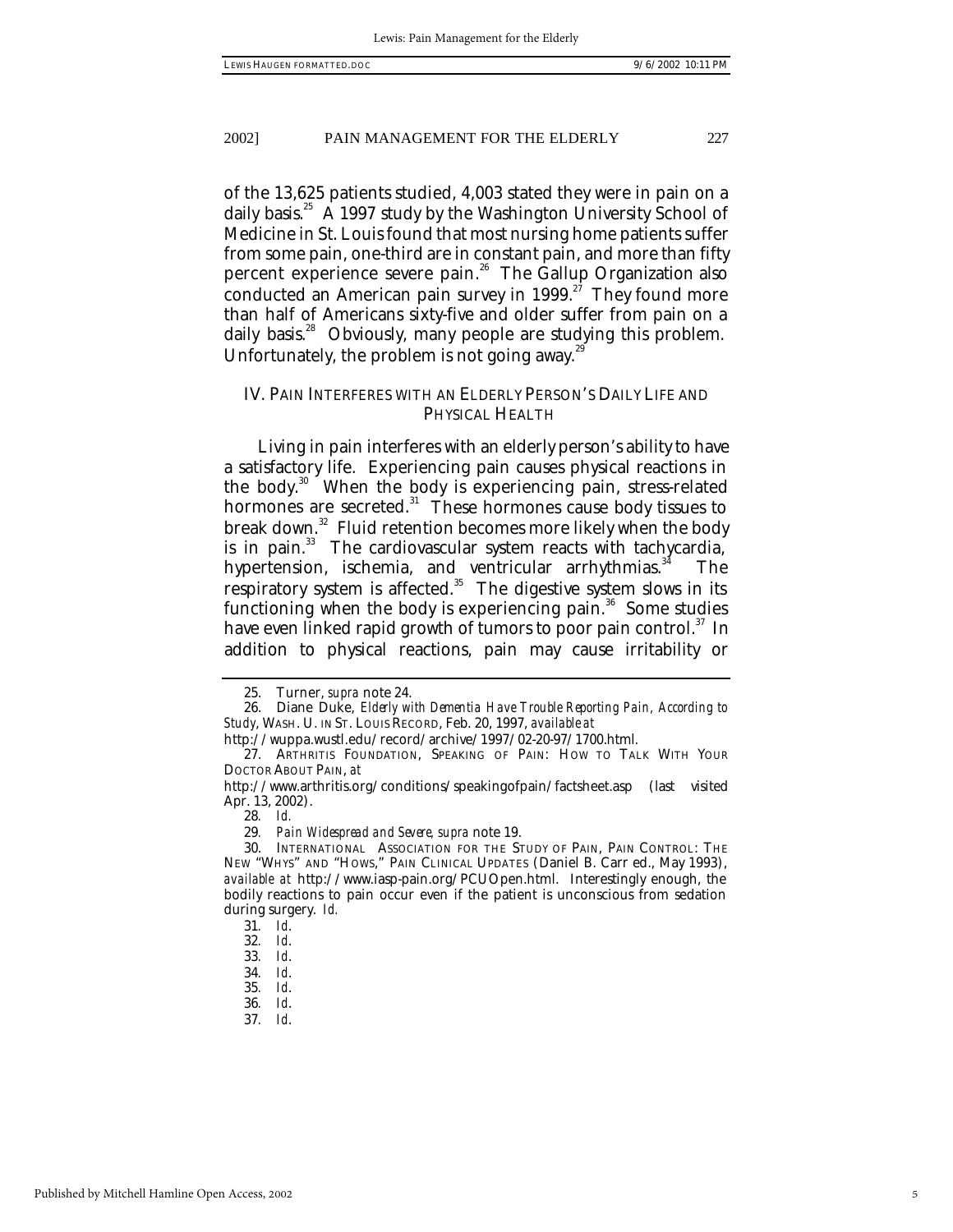inappropriate emotional responses.<sup>38</sup> An elderly person suffering from pain is less able to enjoy life.

### V. PAIN AFFECTS THE DYING PROCESS FOR THE ELDERLY AND THEIR FAMILIES

Death at the end of life need not be physically painful.<sup>39</sup> While pain in dying can be reduced or eliminated in nearly ninety-five percent of the terminally ill, almost fifty percent of Americans die in pain.<sup>40</sup> This is true today even though pain management and elimination of pain as part of the dying process has been receiving attention for the past ten years. Some healthcare providers and members of the legal community believe that requests for assisted suicide are, in reality, requests to alleviate the pain the patient is experiencing.<sup>41</sup> In truth, most people are more afraid of pain during the dying process than they are afraid of death itself.<sup>41</sup>

### VI. PRACTICE METHODS FOR THE TREATMENT OF PAIN

There is a well-established protocol for the treatment and management of pain.<sup>43</sup> The first step is to review the patient's medical records including taking a medical history.<sup>44</sup> The history should include the type, intensity, and frequency of pain the patient is experiencing.<sup>45</sup> Underlying diseases, which may be the cause of the pain, should be determined.<sup>46</sup> Physical and psychological exams should be performed and note should be

<sup>38.</sup> Duke, *supra* note 26.

<sup>39</sup>*. Oregon Doctor Disciplined for Inadequate Treatment of Pain*, ELDER LAW ISSUES (Fleming & Curti, P.L.C.) Oct. 4, 1999, Vol. 7, No. 14, http://www.elderlaw.com/1999/ISSUE714.HTML (last visited Apr. 20, 2002).

<sup>40.</sup> John Cloud, *A Kindler, Gentler Death*, TIME, Sept. 18, 2000, http://time.qpass.com/time/magazine/article/qpaass/0,10987,00.html.

<sup>41.</sup> Sexton, *supra* note 9.

<sup>42.</sup> Press Release, The Robert Wood Johnson Foundation, Fighting Dying Patient's Pain (Aug. 8, 1997), http://www.rwjf.org/app/rw\_news\_and\_events (on file with author).

<sup>43</sup>*. 2001 Annual Review of State Pain Policies, A Question of Balance*, *Model Guidelines for the Use of Controlled Substances for the Treatment of Pain*, Pain & Policy Studies Group, University of Wisconsin, Comprehensive Cancer Center (February 2002), *available at*

http://www.medsch.wisc.edu/painpolicy/publicat/01annrev/contents.htm [hereinafter *2001 Annual Review*].

<sup>44</sup>*. Id. See* Section II: Guidelines, Evaluation of the Patient.

<sup>45</sup>*. Id.*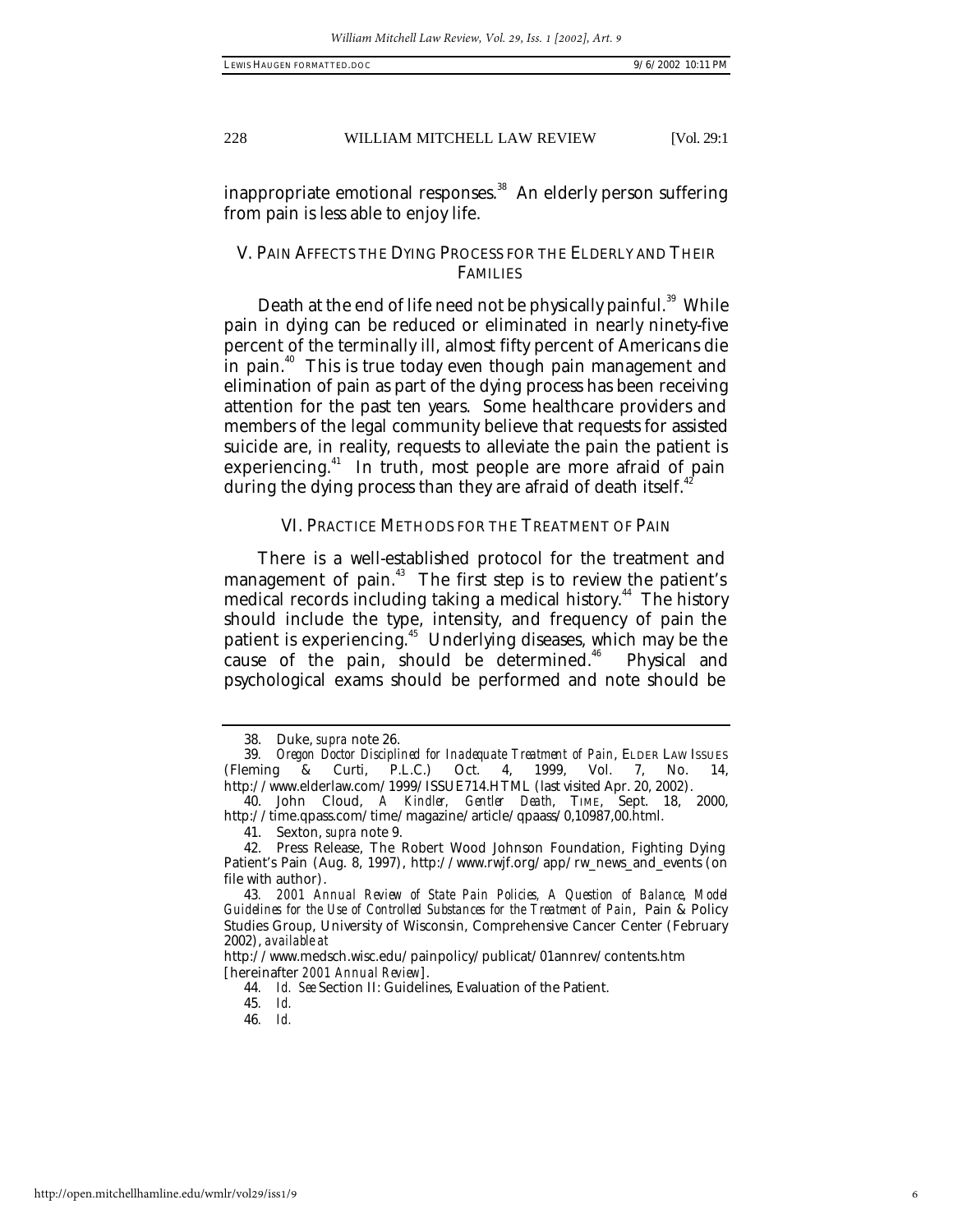made of the limitations on the patient's life because of the pain experienced.<sup>47</sup> Both the patient and the patient's family should be educated on the nature of pain and its treatment.<sup>48</sup> In some cases, the patient should be helped with stress management skills.<sup>49</sup> These steps should be taken prior to or in conjunction with actual treatment of the physical pain.

Before treatment of the pain begins, the physican should write a treatment plan.<sup>50</sup> The plan should include objectives for the treatment including cessation of pain, improved life functions, what other treatment may be employed, and whether other evaluations may be conducted concerning the pain and the method of treatment.<sup>51</sup> The physician should discuss the treatment plan with the patient and, if appropriate, the patient's family. $52$ The risks and benefits of employing controlled substances, such as morphine, for pain treatment should be discussed.<sup>33</sup>

Generally, treatment for pain should start with non-steroidal anti-inflammatories (NSAIDs), such as aspirin, ibuprofen, and naproxen. <sup>54</sup> If these do not control the pain, physical therapy can be added.<sup>55</sup> If these options do not work, chiropractic care and surgery may become options.<sup>56</sup> The use of opioids generally comes after surgery when other medications have not eliminated the pain.<sup>57</sup> Periodic review and evaluation of the patient's treatment plan should take place.<sup>58</sup> The physician should discuss with the patient or family members the patient's ability to participate in life

52*. Id*.

<sup>47</sup>*. Id.*

<sup>48.</sup> Maureen Habel, *Chronic Pain: Stopping a Downward Spiral*, NURSEWEEK, http://www.nurseweek.com/ce/ce50a.html (an online continuing education workshop on pain management) (last visited March 9, 2002).

<sup>49</sup>*. Id.*

<sup>50</sup>*. 2001 Annual Review, supra* note 43, at Section II: Guidelines, Treatment Plan.

<sup>51</sup>*. Id.*

<sup>53</sup>*. Id*.

<sup>54</sup>*. Treating Chronic Pain*, (citing E. Krames, *Instraspinal Opioid Therapy for Chronic Nonmalignant Pain: Current Practice and Clinical Guidelines*, 11 J. PAIN SYMPTOM MGMT. 333, 352 (1996)),

http://www.spineuniverse.com/treatment/chronic2.html (last visited April 20,  $2002$ ).

<sup>55</sup>*. Id.*

<sup>57</sup>*. Id.*

<sup>58</sup>*. 2001 Annual Review, supra* note 43, at Section II: Guidelines, Periodic Review.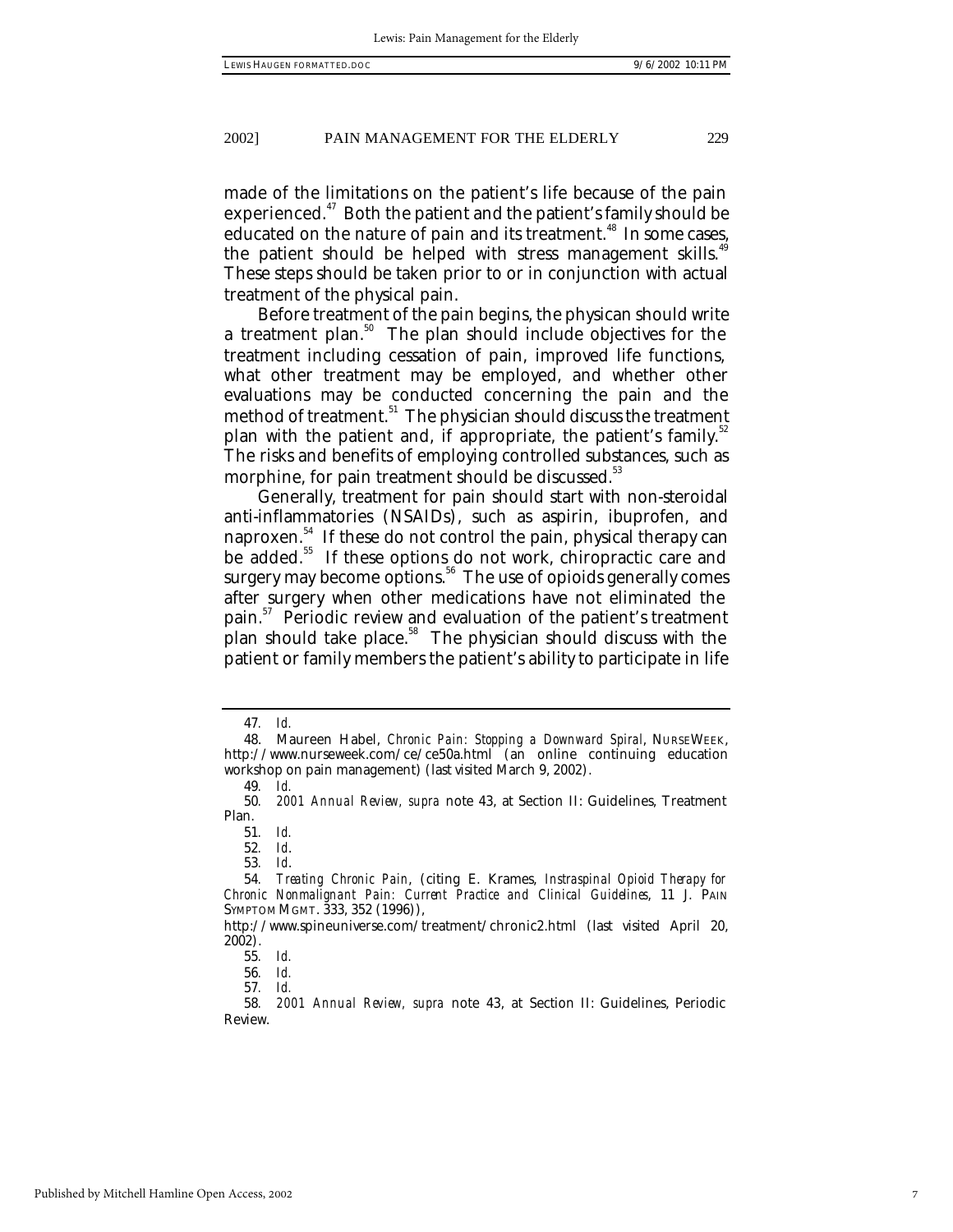activities.<sup>59</sup>

The treatment protocol for pain management of an elderly person is slightly different than it is for a younger person. In an older person, it becomes critical for the physician to more carefully monitor the drugs used and their effectiveness against the pain.<sup>6</sup> This analysis becomes more critical when treating the elderly for several reasons. First, the elderly are more sensitive to NSAIDs and use of these drugs can produce dangerous side effects in an elderly person, such as stomach ulcers and bleeding.<sup>61</sup> Second, the elderly person might be suffering from more severe pain than warrants starting at NSAIDs and working through the list of potential treatments. Third, the elderly frequently are not used in drug studies, and even if they are, the fact that the elderly are usually taking many different types of drugs at a time is not taken into consideration.<sup>62</sup> A medication appropriate for a younger person might be inappropriate for an elderly person because of the drug's tendency to cause confusion or dizziness, for example. $83$  Despite the high prevalence of pain in the elderly, current drug research and pain management research devote little attention to the elderly.<sup>64</sup> "Of all reports about pain published annually, fewer than one percent focus on pain management in the elderly.<sup>"65</sup>

### VII. THE ETHICAL OBLIGATION TO CONTROL PAIN

Ethically, physicians, nurses and other caregivers have a wellaccepted duty to appropriately treat the pain of an elderly person.<sup>66</sup> Without appropriate pain treatment, patient autonomy is destroyed.<sup>67</sup> Choices in medical treatment become limited because the treatment of the pain becomes the primary, critical goal. $^8$  In addition, chronic pain interferes with "the realization of almost all

66. Johnson, *supra* note 6.

<sup>59</sup>*. Id.*

<sup>60.</sup> Leo & Singh, *supra* note 18.

<sup>61.</sup> Cynthia Starr, *Opioid Analgesia: An Essential Tool in Chronic Pain*, 32 PATIENT CARE 47 (July 15, 1998).

<sup>62.</sup> Leo & Singh, *supra* note 18, at 39.

<sup>63</sup>*. Id.* at 43.

<sup>64.</sup> JACOBS, CARR, PAYNE, ET AL., *supra* note 12, at 127.

<sup>65</sup>*. Id.*

<sup>67.</sup> T.P. Hill, *Freedom from Pain: A Matter of Rights*?, 12 CANCER INVEST 438 (1994), http://www.pain.com/library/detail.cfm?Articles\_id=1467.

<sup>68</sup>*. Id*.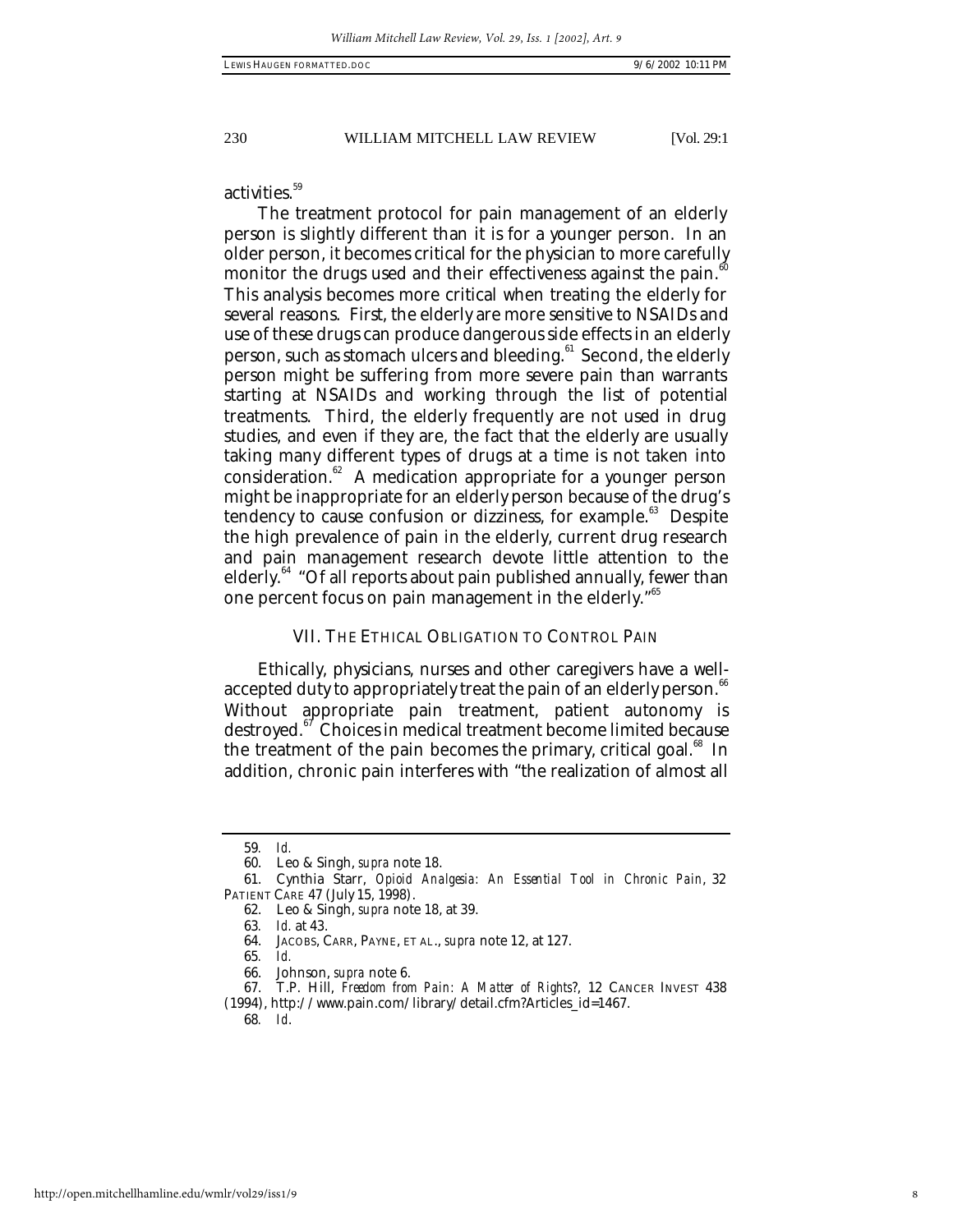other human values."<sup>69</sup>

### VIII. IN VIEW OF AN ETHICAL OBLIGATION TO RELIEVE PAIN, WHY IS PAIN UNDERTREATED?

There are three main reasons pain in the elderly is undertreated. The first reason is the difficulty of assessing the presence and extent of pain in the elderly. The second reason is the elderly patient's own beliefs about pain and pain management. The third reason is caretakers' and healthcare personnels' beliefs about pain and pain management, particularly regarding the elderly. Each of these individually or all of these together can interfere with pain management.

It may be more difficult to assess the presence and extent of pain in an elderly person than in a young person.<sup>70</sup> Both physical and cognitive problems can interfere with the assessment. If the elderly person has difficulty hearing, it can be difficult to communicate accurate information about pain control. Cognitive impairment, delirium and dementia pose serious barriers to pain assessment.<sup>71</sup> An elderly person suffering from dementia may be unable to reliably report pain.<sup>72</sup> Or, even if able to reliably report pain at the moment, a cognitively impaired elderly patient may have unreliable recall of previous pain.<sup>73</sup> A healthcare provider's routine in assessing patients may interfere with pain diagnosis and management.<sup>74</sup> Physicians and nurses might not recognize the symptoms indicating the presence of pain. $75$  The patient's contact with the physician might not be long enough for an accurate

<sup>69.</sup> Johnson, *supra* note 6, at 11.

<sup>70.</sup> D. Lynch, *Geriatric Pain and Its Assessment*, 9 PAIN DIG. 307, 307 (1999) *as reported in* Partners Against Pain, an online information service for physicians and patients, *at* 

http://www.partnersagainstpain.com/html/profed/pmc/pe\_pmc7.html.

<sup>71.</sup> JACOBS, CARR, PAYNE, ET AL, *supra* note 12, at 129.

<sup>72.</sup> Duke, *supra* note 26. One Minneapolis doctor reports asking an elderly patient if she suffered from any pain. The patient reported she had no pain. The patient's son had accompanied her to the doctor appointment and reminded her she had complained of pain in her arm just that morning. At that point, the patient remembered she did have pain and reported it to the physician. Telephone Interview with Dr. Melissa Flint, Family Practice, Woodlake Clinic, Richfield, Minnesota (Apr. 12, 2002).

<sup>73.</sup> Duke, *supra* note 26*.*

<sup>74.</sup> Leo & Singh, *supra* note 18, at 38.

<sup>75</sup>*. Id.*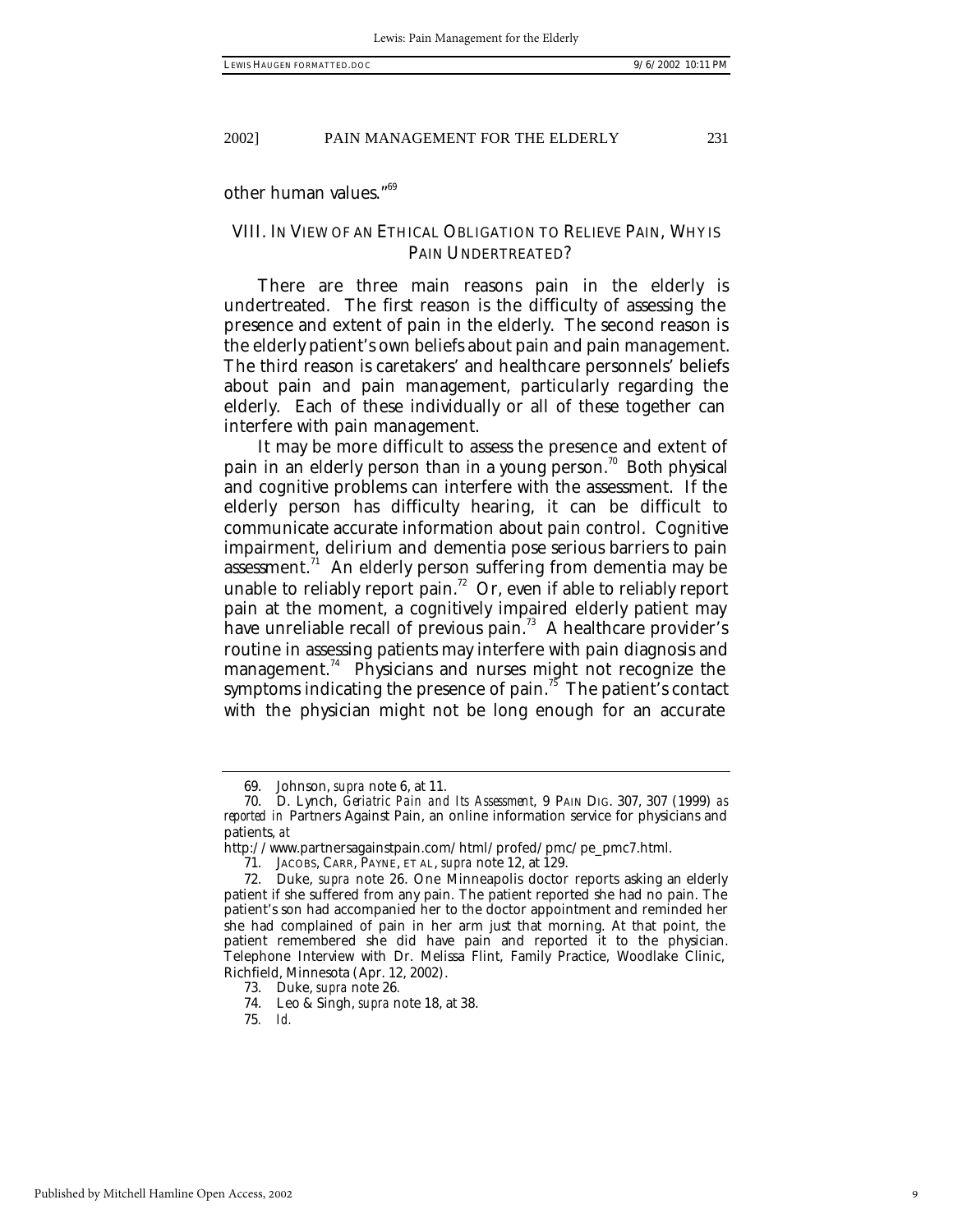assessment or evaluation of the patient.<sup>76</sup> The physician might not even ask if the patient is experiencing any pain.<sup>77</sup> If the physician does recognize that the patient is in pain and prescribes medication, the physician might not diligently follow up with the patient to determine if the medication is working adequately.<sup>8</sup>

The patient's own belief systems can interfere with his or her pain treatment. Many patients believe that pain is a natural and inevitable sign of aging.<sup>79</sup> The elderly person might believe that nothing can be done about his or her pain or that before something can be done, it will be preceded by a battery of painful tests.<sup>80</sup> The person may believe that the pain he is experiencing is a sign of serious illness or impending death and that reporting the pain will interfere with his ability to live the rest of his life independently.<sup>81</sup> In some cases, the elderly person may believe that the pain is punishment for past actions or that acknowledging or reporting the pain is sign of personal weakness.<sup>82</sup>

Caregivers and those in the healthcare system also contribute to the undertreatment of pain in the elderly because of their own misconceptions about pain. Caregivers sometimes believe that the elderly, particularly those with dementia, have a higher tolerance for pain than the elderly person actually has.<sup>83</sup> Caregivers can also view a demand for pain relief as an attention-seeking device by the elderly person. $84$  In addition, many caregivers are reluctant to prescribe the necessary pain relievers because they fear the patient will become addicted to the medication or they fear legal repercussions for prescribing certain effective pain medications.<sup>85</sup> Both caregivers and elderly patients may have the mistaken belief that the process of dying must always be painful.<sup>86</sup> Proper pain

<sup>76</sup>*. Id.*

<sup>77</sup>*. Id.*

<sup>78</sup>*. Id.*

<sup>79.</sup> J. Kaldy, *Dispelling the Myths & Misconceptions of Pain Management,* 1 CARING FOR THE AGED 27, 27 (2000) *as reported in* Partners Against Pain, an online information service for physicians and patients, *at*

http://www.partnersagainstpain.com/html/profed/pmc/pe\_pmc7.html; *see also* ARTHRITIS FOUNDATION, *supra* note 27.

<sup>80.</sup> Kaldy, *supra* note 79; *see also* ARTHRITIS FOUNDATION, *supra* note 27.

<sup>81.</sup> Kaldy, *supra* note 79.

<sup>82</sup>*. Id*.

<sup>83</sup>*. Id*.

<sup>84</sup>*. Id*.

<sup>85.</sup> *Id.*; *see also* Press Release, The Robert Wood Johnson Foundation, *supra* note 42.

<sup>86.</sup> Press Release, The Robert Wood Johnson Foundation, *supra* note 42.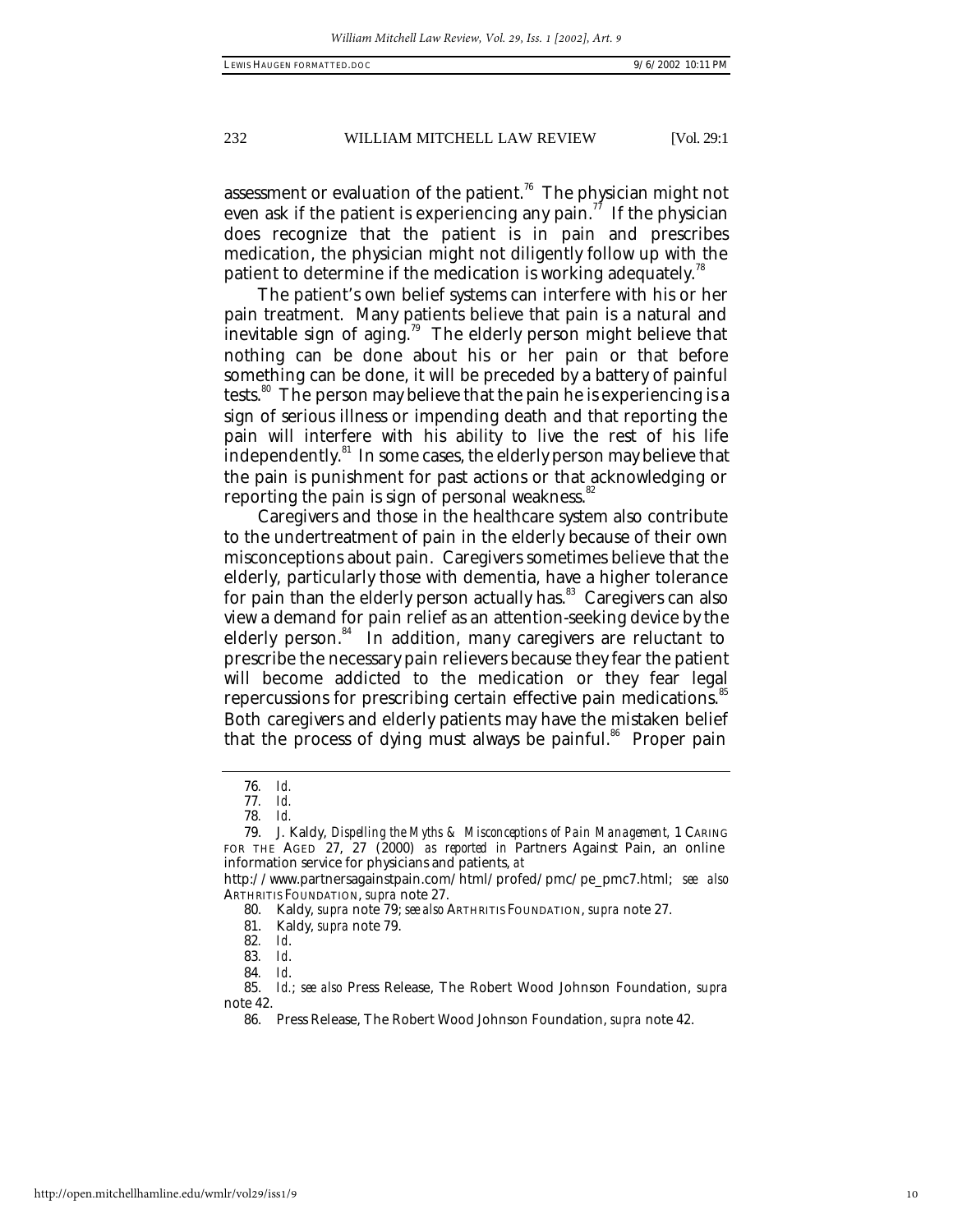management is not always easy and requires action on both the part of the patient and the healthcare provider.

### IX. LEGAL AND ETHICAL RAMIFICATIONS COMPLICATE PAIN MANAGEMENT IN THE ELDERLY

A physician treating terminally ill patients for excruciating pain can be caught between ethical and legal dilemmas- accusations that the pain relief provided hastened the death of the patient or accusations that the physician failed to provide enough pain relief to keep the patient comfortable. In both cases the physician can end up in court.

### *A. State of Kansas v. Naramore<sup>87</sup>*

Dr. Lloyd Stanley Naramore was charged by the State of Kansas with the attempted murder of Ruth Leach, a seventy-eight-year-old woman who was suffering from terminal cancer. <sup>88</sup> Mrs. Leach was initially hospitalized in May of  $1992$ .<sup>89</sup> Three months later, Mrs. Leach was still hospitalized and receiving pain medication through<br>morphine patches.<sup>30</sup> As her disease progressed, the pain As her disease progressed, the pain medication was not keeping Mrs. Leach comfortable.<sup>91</sup> Leach's nurse suggested the family call Dr. Naramore to increase Mrs. Leach's pain medication.<sup>92</sup> Dr. Naramore came to the hospital and discussed the situation with family members.<sup>93</sup> Since by that time Mrs. Leach had developed a high tolerance for pain medication, Dr. Naramore explained to the family members that additional pain medication could slow her respiration. $94$  He told them there was a real danger she could die.<sup>95</sup> The family members told Dr. Leach to give her more pain medication because they wanted her free from pain.<sup>96</sup> When Mrs. Leach's respirations declined significantly, Leach's son stated, "Let me make one thing perfectly clear: I'd rather my mother lay there and suffer for ten more days

<sup>87.</sup> State v. Naramore, 965 P.2d 211 (Kan. Ct. App. 1998).<br>88. Id. at 213.

<sup>88</sup>*. Id*. at 213.

<sup>89</sup>*. Id.*

<sup>90</sup>*. Id.*

<sup>91</sup>*. Id.*

<sup>92</sup>*. Id.*

<sup>93</sup>*. Id.*

<sup>94</sup>*. Id.*

<sup>95</sup>*. Id.*

<sup>96</sup>*. Id.*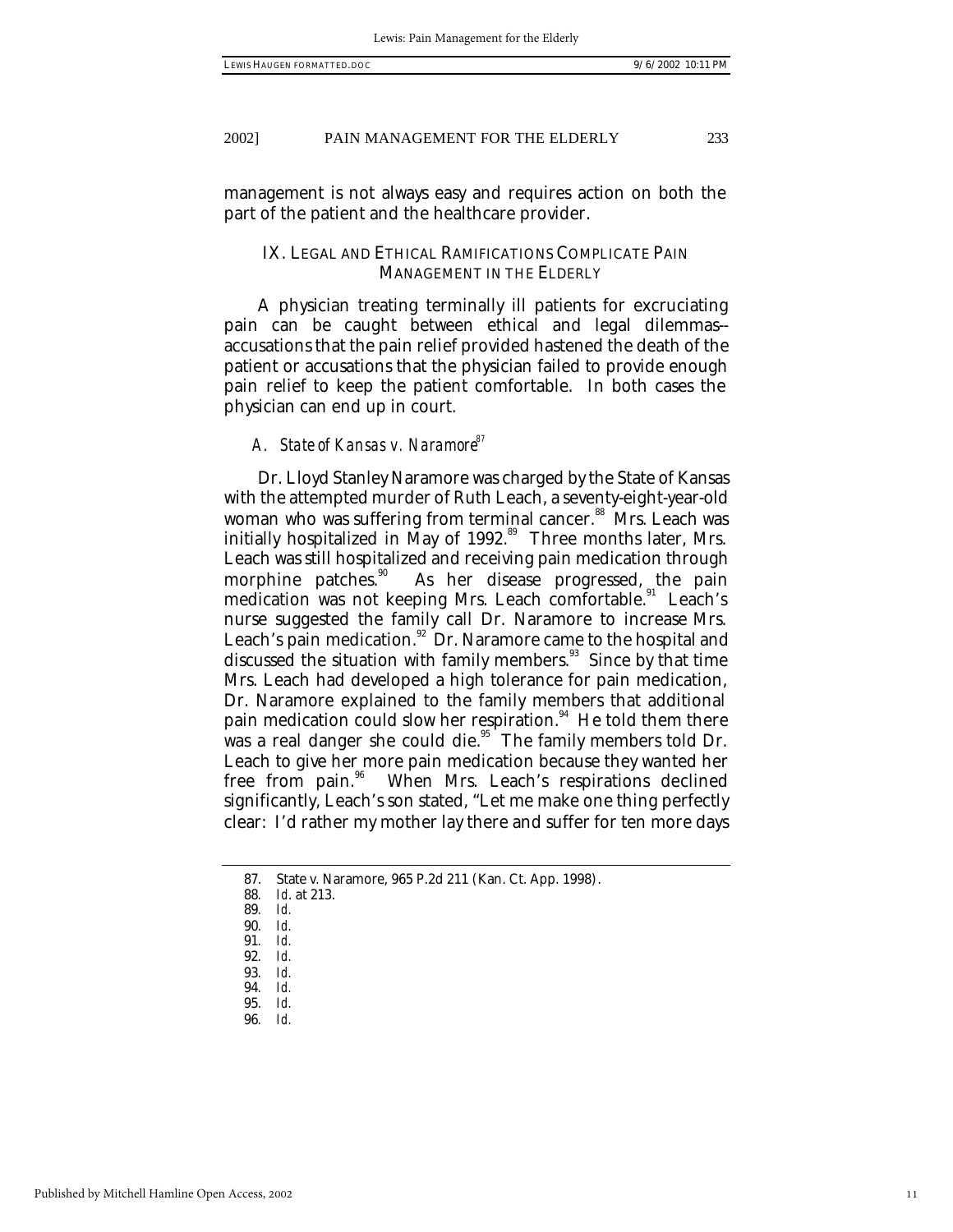than you do anything to speed up her death."<sup>97</sup> The family was obviously conflicted about the level of pain management. Mrs. Leach died three days later after having been transferred to another hospital.<sup>98</sup> Two years later, Dr. Naramore was charged with attempted murder.<sup>99</sup>

During Naramore's trial, his experts testified that his sole intention was "to provide comfort and relief of (Mrs. Leach's) suffering."<sup>100</sup> After a jury trial, Dr. Naramore was found guilty of attempted murder and sentenced to prison for five to twenty years.<sup>ni</sup> When Naramore appealed the conviction, it was reversed.<sup>102</sup> By that time, he had spent more than two years in prison.<sup>103</sup> Six years had passed since Naramore first treated Ruth Leach. Naramore sued the state of Kansas for \$1.4 million for wrongful prosecution.<sup>104</sup> His attorney stated in documents filed against the state, "Although Dr. Naramore has his license back and has resumed practice, his life has been, in many ways, destroyed. His career, his reputation and his marriage have all been ruined."  $^{105}$ Although most advocates of pain management using opioids contend that worrying about legal action based on painkiller overdoses is misdirected, this case gave many doctors cause for concern. 106

### *B. Bergman v. Chin<sup>107</sup>*

While Dr. Naramore was charged with attempted murder for his management of an elderly patient's pain, Dr. Wing Chin in

<sup>97</sup>*. Id.* at 215.

<sup>98</sup>*. Id.*

<sup>99</sup>*. Id.* at 213.

<sup>100</sup>*. Id*. at 221.

<sup>101</sup>*. Id.* at 213. Naramore was also charged and found guilty of intentional and malicious second-degree murder in a withdrawal of life support case. *Id.* His sentence was five to twenty years to run concurrently with his sentence in the Leach case. *Id*. The withdrawal of life support case was also appealed. Both convictions were reversed on appeal. *Id.* at 224.

<sup>102</sup>*. Id.* at 224.

<sup>103</sup>*. Naramore Suing State*, MORNING SUN.NET KANSAS NEWS, Nov. 7, 1999, http://www.morningsun.net/stories/110799/kan\_1107990003.shtml.

<sup>104</sup>*. Id.*

<sup>105</sup>*. Id.*

<sup>106</sup>*. Kansas Doctor Convicted of Murder in End-of-Life Cases; Reversal on Appeal*, ELDER LAW ISSUES (Fleming & Curti, P.L.C.) Oct. 19/26, 1998, Vol. 6, No. 16/17, http://www.elder-law.com/1998/issue616.html.

<sup>107.</sup> Bergman vs. Chin, [2002] 46 Trial Dig. 4th (Trial Dig. Publ'g) 2, 2 (Cal. Alameda County Super. Ct. June 13, 2001), *available at* 2001 WL 1517376, at \*2.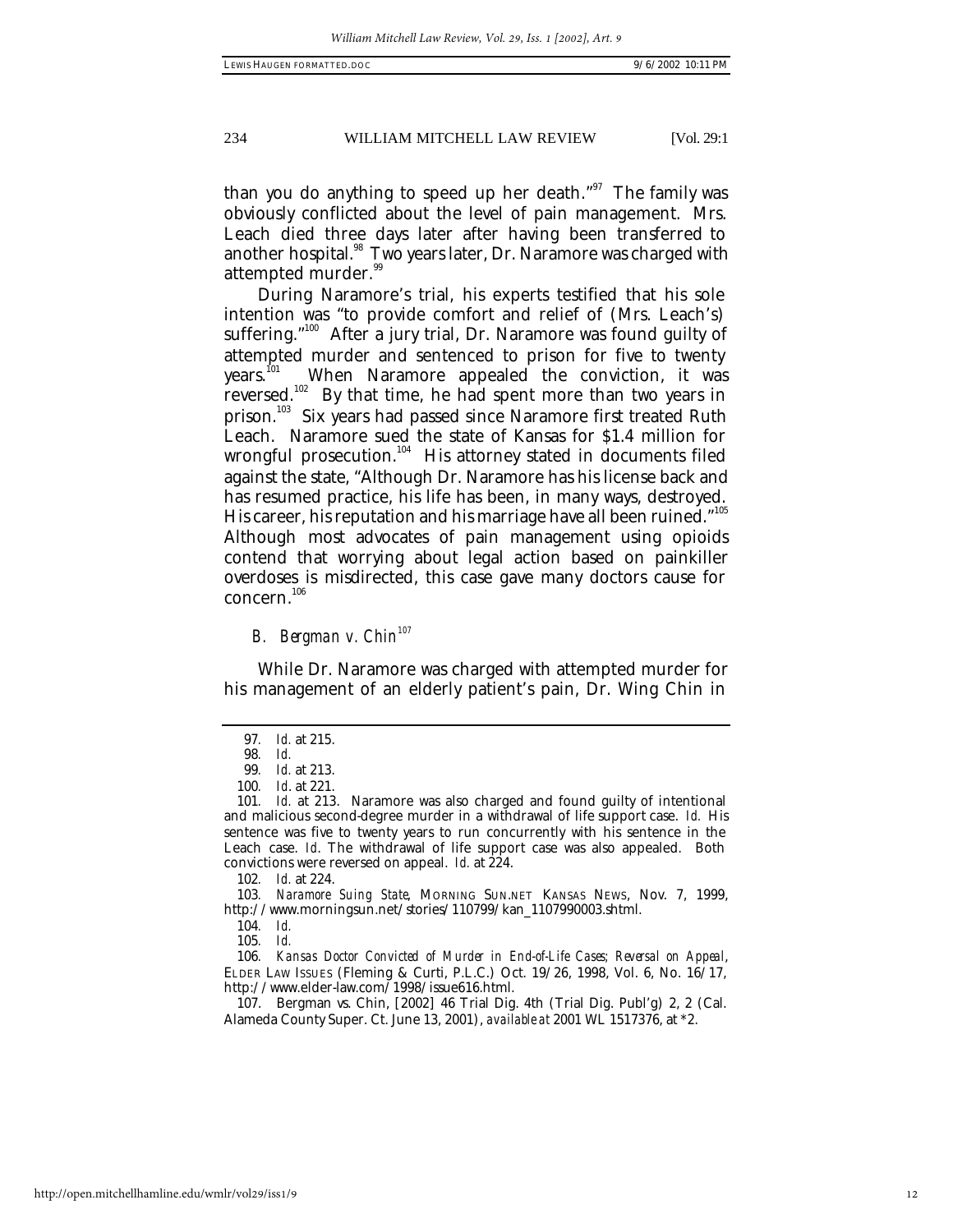California was held liable for failing to adequately treat an elderly patient's pain.<sup>108</sup> The California jury awarded the family of William Bergman \$1.5 million for undermedicating Bergman's pain as he was dying from lung cancer. $109$ 

Bergman was hospitalized for five days at the Eden Medical Center in Castro Valley, California, in February of 1998.<sup>110</sup> While Bergman was hospitalized, he reported pain intensity repeatedly at 7, 8, 9 and 10 where ten is the worst pain imaginable.<sup>111</sup> Dr. Chin only prescribed Demerol on an as per needed basis.<sup>112</sup> When Bergman decided to leave the hospital and go home rather than endure additional testing, Dr. Chin only prescribed Vicodin, an oral medication.<sup>113</sup> Bergman was known to have difficulty swallowing and family members insisted that Bergman be provided more effective pain medication.<sup>114</sup> At that point, Dr. Chin ordered a morphine time-released patch and a shot of Demerol.<sup>115</sup> Two days later, a hospice nurse visiting Bergman at home found him in "out of control" pain.<sup>116</sup> The hospice nurse attempted repeatedly to contact Dr. Chin and was finally told to contact another doctor. $117$ Another doctor prescribed liquid morphine, which was effective in relieving Bergman's pain.<sup>118</sup> Experts for the Bergman family Experts for the Bergman family. testified "that the modern course of treatment for a patient in intractable pain . . .was to provide around-the-clock pain medication, with additional pain medication 'as needed' for breakthrough pain."<sup>119</sup> In the experts' opinion, because medical

<sup>108</sup>*. Doctor Tagged with \$1.5M Verdict in Landmark Elder Abuse Case*, ANDREWS NURSING HOME LEGAL INSIDER, July 2001 (Westlaw 2 No. 11 ANNHLI 1).

<sup>109.</sup> Bergman, 46 Trial Dig. 4th at 2, *available at* 2001 WL 1517376 at \*2; *see also Doctor Tagged with \$1.5M Verdict in Landmark Elder Abuse Case*, *supra* note 108.

<sup>110.</sup> Bergman, 46 Trial Dig. 4th at 2, *available at* 2001 WL 1517376 at \*2.

<sup>111</sup>*. Id.* The plaintiff's attorney conceded that "Bergman never protested that his pain was being inadequately treated. 'He didn't want to be a patient, and he wasn't a complainer.'" The patient's family knew he was in pain, as did the nurses who noted his pain was at the 7, 8, 9, and 10 level. Mark Crane, *Treating Pain: Damned If You Don't?: That's What a California Jury Said, In a Controversial Verdict That Could Change the Way Physicians Respond to Patient's Pain*, MED. ECON., (Nov. 19, 2001). The medical profession needs to recognize that elderly patients in particular will not complain about pain.

<sup>112.</sup> Bergman, 46 Trial Dig. 4th at 2, *available at* 2001 WL 1517376 at \*1.

<sup>113</sup>*. Id.* at \*2.

<sup>114</sup>*. Id.*

<sup>115</sup>*. Id.*

<sup>116</sup>*. Id.*

<sup>117</sup>*. Id.*

<sup>118</sup>*. Id.*

<sup>119</sup>*. Id.*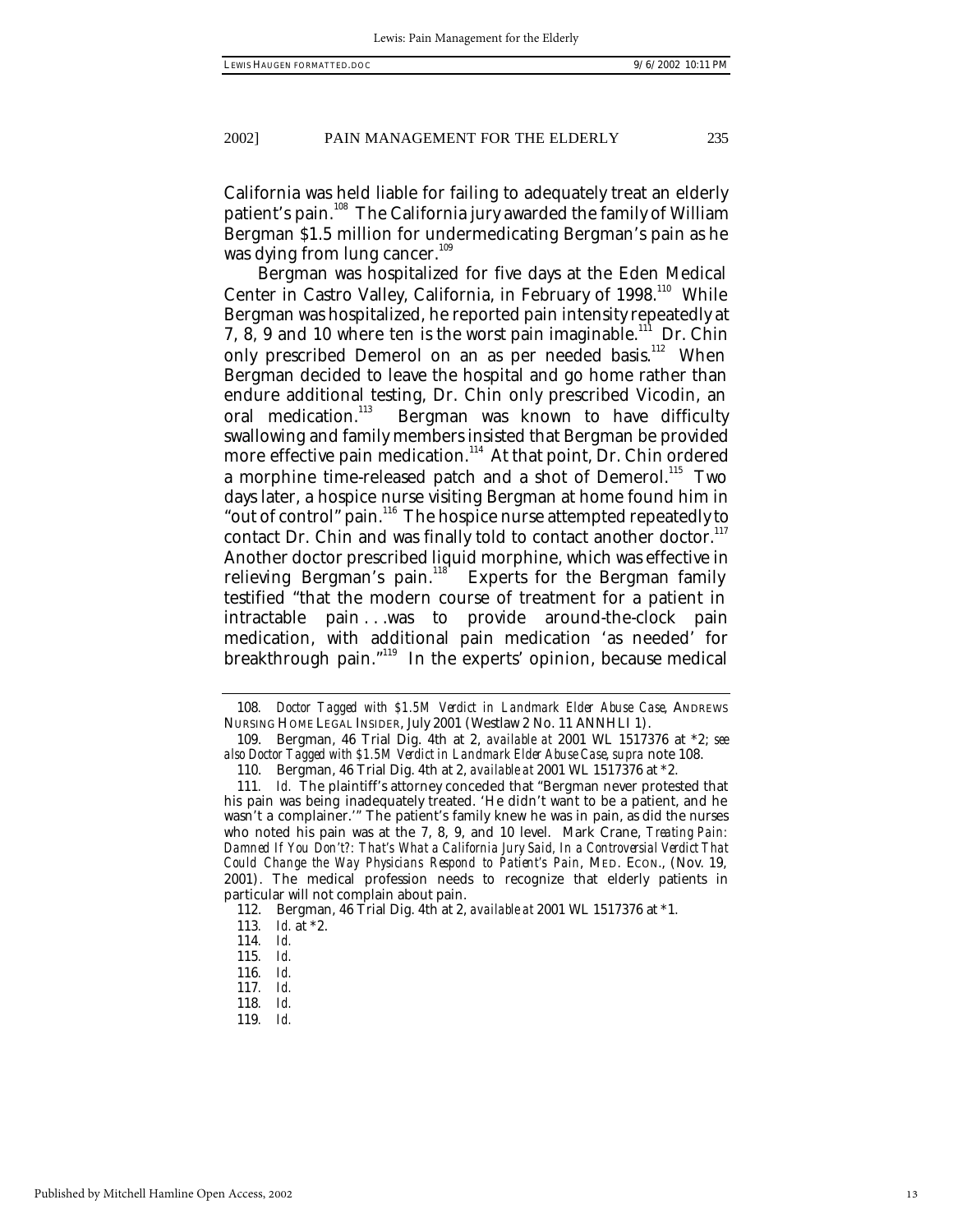boards, medical literature and statutes require proactive pain treatment, "the care rendered by [Dr. Chin] was 'appalling' and 'egregious.'"<sup>120</sup> The defendant claimed his pain treatment of Bergman was within the standard of care and was acceptable. $^{121}$ 

The plaintiff's theory of the case was that mismanagement of an elderly person's pain is elder abuse under California law.<sup>122</sup> In a verdict believed to be the first time a physician has been held liable for reckless conduct and elder abuse, the jury awarded \$1.5 million to the Bergman family.<sup>123</sup> Despite the fact that the verdict was derived from an elder abuse statute, an Alameda County judge reduced the judgment to \$250,000 based upon medical malpractice limitations imposed when surviving relatives are suing on behalf of a deceased patient.<sup>124</sup> However, liability for elder abuse under California law does require the defendant, Dr. Chin, to pay the Bergmans' attorney fees, which could run into hundreds of thousands of dollars.<sup>1</sup>

<sup>120</sup>*. Id.*

<sup>121</sup>*. Id.*

<sup>122</sup>*. Doctor Tagged with \$1.5M Verdict in Landmark Elder Abuse Case*, *supra* note 108 (reporting the application of California's Elder Abuse and Dependent Adult Civil Protection Act, Cal. Welf. & Inst. Code § 15600). The plaintiffs chose to bring the suit under elder abuse laws because California's malpractice statutes do not allow for survivors to bring a claim for a deceased patient under medical negligence. Rebecca Porter, *Failure to Treat Pain is Elder Abuse, Jury Finds* (Bergman v. Eden Medical Center), TRIAL MAG., Sept. 1, 2001, at 87. The plaintiff's burden of proof under elder abuse is recklessness, which is more difficult to prove than negligence. Id. The plaintiffs alleged that Dr. Chin departed from pain Id. The plaintiffs alleged that Dr. Chin departed from pain management standards published by the Agency for Health Care Policy and Research (AHCPR). *Id*. The plaintiff also showed that Chin "practiced in an environment that provided notice of the responsibility to treat pain aggressively." *Id*. The Eden Medical Center was also named in the suit and settled separately for an undisclosed amount before trial. *Id*. Interestingly enough, before bringing suit, the Bergman family reported Dr. Chin to the Medical Board of California. *Doctor Tagged with \$1.5M Verdict in Landmark Elder Abuse Case*, *supra* note 108. The Board investigated the matter, concluded "the pain care was indeed inadequate," but did not take any action against Dr. Chin. *Id*.

<sup>123.</sup> Bergman, 46 Trial Dig. 4th at 2, *available at* 2001 WL 1517376 at \*1; *see also Kansas Doctor Convicted of Murder in End-of-Life Cases; Reversal on Appeal*, *supra* note 106.

<sup>124.</sup> Tyche Hendricks, *Judge Cuts Big Award in Pain Case, Family of Dead Man Argued Elder Abuse*, S.F. CHRON., Aug. 21, 2001, at A11. Plaintiff's attorney plans to appeal the reduction of the judgment. Jim Geagon stated, "We feel it is draconian. This limitation of \$250,000 first raised its head in 1976 and it has never been changed. [The 1976 amount] has the equivalent value today of about \$90,000." *Id*.

<sup>125</sup>*. Id.*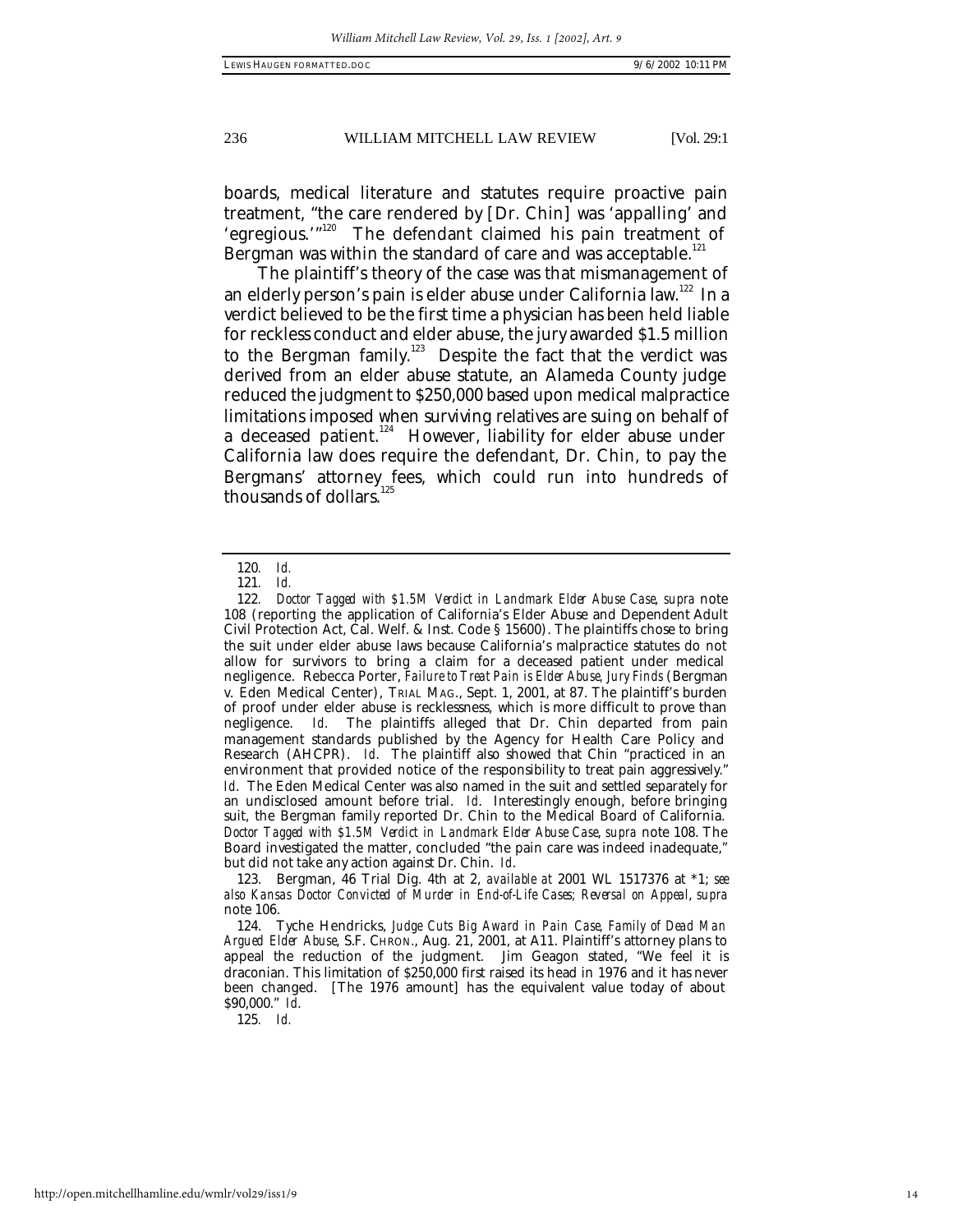### *C. Other Cases*

While Dr. Chin's case raised the awareness of pain management in the case of terminally-ill patients, it was not the first time some type of action has been taken because of poor pain control. In 1990, a North Carolina jury ordered a nursing home to pay \$15 million to the family of a deceased nursing home resident.<sup>126</sup> The patient, Henry James, was dying of prostate cancer that had spread to his bones.<sup>127</sup> The patient's physician had prescribed morphine to be administered every three to four hours for pain.<sup>128</sup> Instead, the nursing staff regularly substituted Darvocet, a less effective oral painkiller.<sup>129</sup> Sometimes the nursing staff gave Mr. James orange juice and told him it was medication.<sup>130</sup> Evidence showed the patient was totally without pain relief for a total of three days.<sup>131</sup> North Carolina's Division of Facility Services investigated the case.<sup>132</sup> They fined the nursing home ten dollars for each day Mr. James did not receive his prescribed dose of morphine--a total of \$230 for twenty-three days of unnecessary pain.<sup>133</sup> The jury awarded \$7.5 million in compensatory damages and an additional \$7.5 million in punitive damages. $134$  At the time, successful civil suits against nursing homes usually brought awards of \$1 to \$2 million.<sup>135</sup>

In September 1999, an Oregon doctor was disciplined by the Oregon Board of Medical Examiners for failing to provide adequate pain management for at least six of his patients.<sup>136</sup> Dr. Paul Bilder agreed to disciplinary measures rather than face a court proceeding.<sup>137</sup> Dr. Bilder conceded that his patient care "showed unprofessional or dishonorable conduct and gross or repeated acts of negligence."<sup>138</sup> The Board of Medical Examiners noted at least

<sup>126.</sup> Tinker Ready, *Family Wins \$15 Million in Nursing-Home Suit*, RALEIGH N.C. NEWS & OBSERVER, Nov. 27, 1990, at B2.

<sup>127</sup>*. Id.*

<sup>128.</sup> Faison v. Hillhaven Corp., No. 89CVS64, 1991 WL 453508, at \*1 (N.C. Hertford Super. Ct. Nov. 1991) (LPR Jury).

<sup>129.</sup> Ready, *supra* note 126.

<sup>130</sup>*. Id.*

<sup>131.</sup> *Faison*, 1991 WL 453508, at \*1.

<sup>132.</sup> Ready, *supra* note 126.

<sup>133</sup>*. Id.*

<sup>134</sup>*. Id*; *see also Faison* 1991 WL 453508, at \*1.

<sup>135.</sup> Ready, *supra* note 126.

<sup>136</sup>*. Oregon Doctor Disciplined for Inadequate Treatment of Pain*, *supra* note 39.

<sup>137</sup>*. Id.*

<sup>138</sup>*. Id.*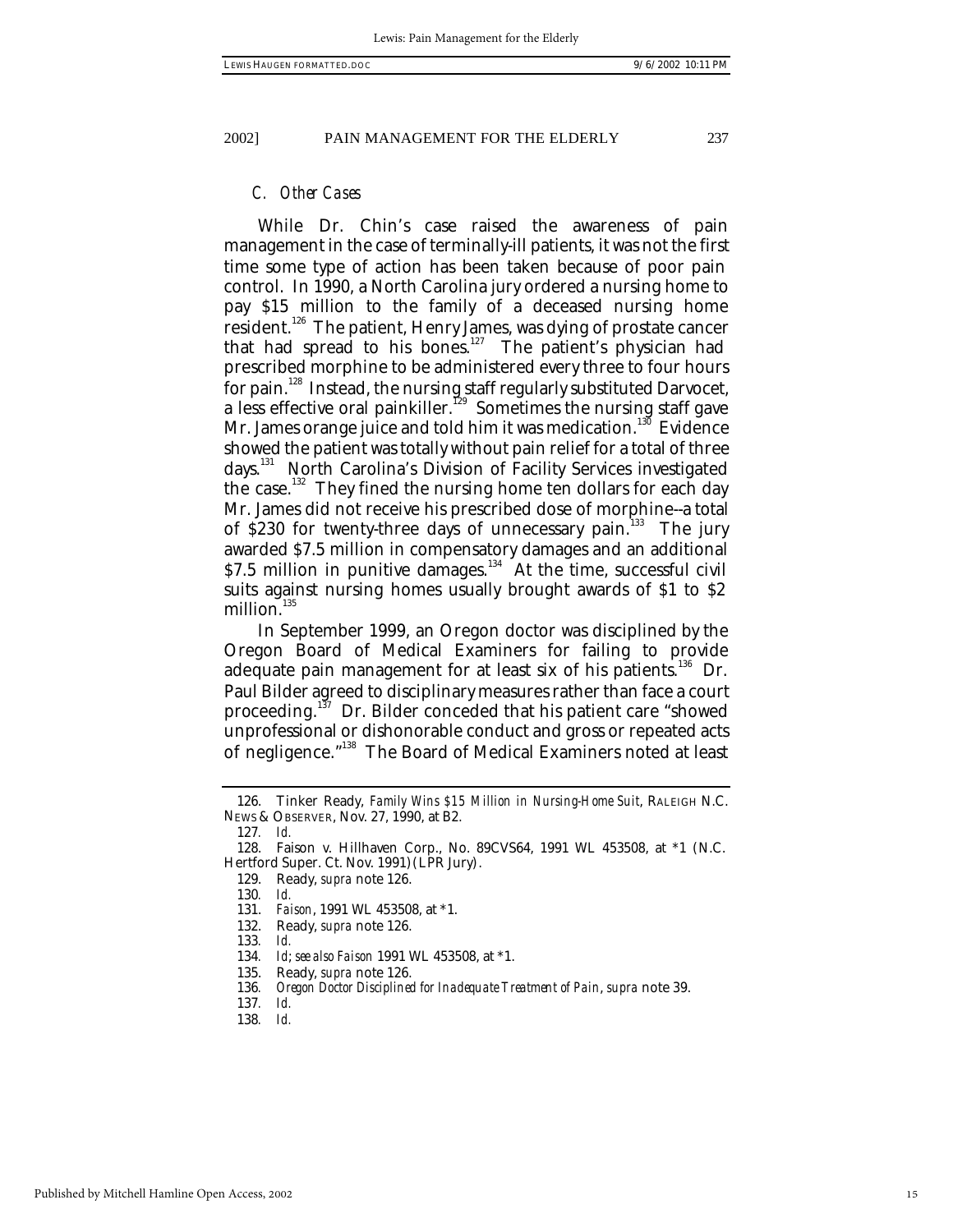six cases where Dr. Bilder provided inadequate pain relief.<sup>139</sup> At least three of the patients were elderly. One was an elderly man dying of cancer and in significant pain. $140$  The hospice nurse requested pain relief for the patient.<sup>141</sup> Another was a sixty-threeyear-old woman with acute respiratory failure.<sup>142</sup> Her nurse requested morphine to treat the patient's anxiety over treatment for her pulmonary disease and diabetes.<sup>143</sup> The third was an eightytwo-year-old patient with congestive heart failure.<sup>144</sup> He complained to a nurse that he could not breathe and became increasingly agitated.<sup>145</sup> In all cases, Dr. Bilder refused to supply appropriate pain medication.<sup>146</sup> The Oregon Board of Medical Examiners required Dr. Bilder to complete a one-year peer-review program, seek psychiatric help on a regular basis, and take a course on doctor-patient communication.<sup>147</sup>

### *D. Reaction to Bergman v. Chin*

Doctors, ethicists and The Compassion in Dying Federation, an Oregon-based adovcacy group, all responded positively to the *Bergman v. Chin* decision. The Compassion in Dying Federation provided legal assistance to the Bergman family and support physician-assisted suicide and aggressive pain management.<sup>148</sup> Their Director of Legal Affairs, Kathryn Tucker, stated, "[u]ndertreatment of pain is widespread and is a much greater problem than over-treatment. This verdict is a wake-up call . . .[p]hysicians who ignore established guidelines and allow their patients to needlessly suffer must face consequences."<sup>149</sup>

California bioethicist, Ben Rich, stated that the award was pivotal: "juries are prepared to hold physicians and acute-care hospitals accountable for failure to properly manage pain."<sup>150</sup> Rich

<sup>139</sup>*. Id.*

<sup>140</sup>*. Id.*

<sup>141</sup>*. Id.*

<sup>142</sup>*. Id.*

<sup>143</sup>*. Id.*

<sup>144</sup>*. Id.* 145*. Id.*

<sup>146</sup>*. Id.*

<sup>147</sup>*. Id.*

<sup>148.</sup> Crane, *supra* note 111.

<sup>150</sup>*. Jury Awards \$1.5 Million in Suit Over Untreated Pain*, CHI. TRIB., June 15, 2001, at 17. Ben Rich is a University of California-Davis professor of bioethics. *Id*. Rich has written many published articles on pain management. *Id*.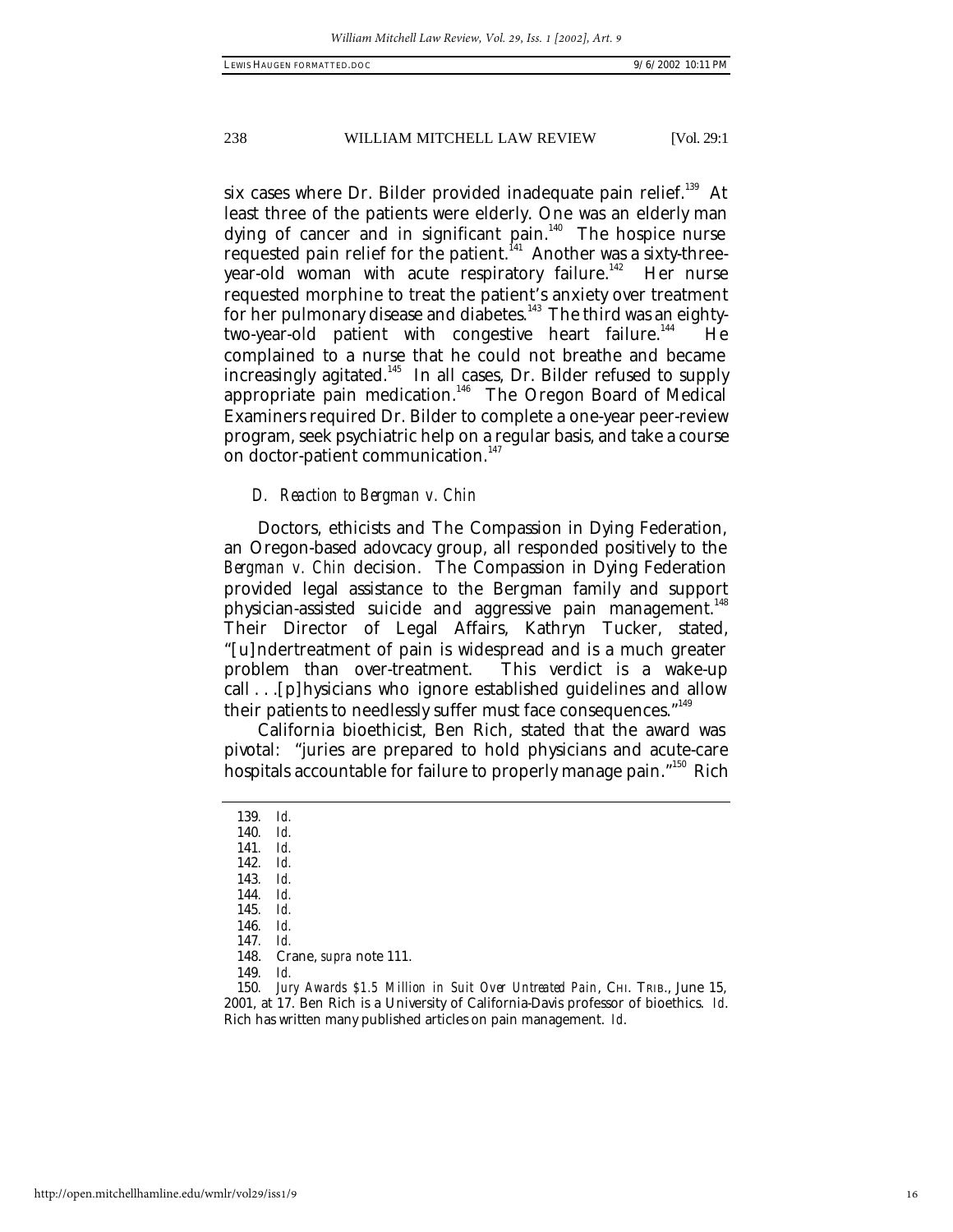also stated that "[t]he failure to properly manage the pain of a dying patient is intolerable. The lay public takes the duty to relieve pain as a moral mandate for physicians . . . . "<sup>151</sup> Sandra Johnson, chairwoman of the center for Health Care Law and Ethics in St. Louis said she expected "to see [lawsuits] much more frequently" when undertreatment of pain has occurred.<sup>152</sup> Robyn Shapiro, a bioethics scholar at the Medical College of Wisconsin found the verdict "exciting [because] it sends a message to physicians and other health care providers that pain management has to be an integral part in . . .provid[ing] adequate care."<sup>153</sup> Fifteen state medical boards have adopted pain management guidelines proposed by the Pain and Policies Studies Group at the University of Wisconsin's Comprehensive Cancer Center.<sup>154</sup> The director of the group, David Joranson, noted that the states adopting the guidelines are in the minority. $155$ 

While ethicists reacted positively to the jury decision in *Bergman v. Chin*, not all doctors were pleased. As might be expected, associates of Dr. Chin reacted negatively. The president of Eden Medical Center, the hospital where William Bergman was treated, found the verdict "worrisome" because it happened to someone like Dr. Chin--a physician well-regarded by his colleagues.<sup>156</sup> A pain specialist at Berkeley, Dr. Michael Park, felt it

http://www.medsch.wisc.edu/painpolicy/publicat/01annrev/contents.htm. 156. Yi, *supra* note 154.

<sup>151.</sup> Julie Sevrens Lyons, *California Court Issues Landmark Ruling for Patients with Pain*, KNIGHT RIDDER TRIB. BUS. NEWS, Aug. 22, 2001, 2001 WL 26627097.

<sup>152</sup>*. Jury Awards \$1.5 Million in Suit Over Untreated Pain*, *supra* note 150. Johnson is an attorney, a law professor and a provost of St. Louis University. *Id*.

<sup>153.</sup> Maria LaGanga & Terence Monmaney, *Doctor Found Liable in Suit Over Pain Court: Man's Treatment was a Case of Elder Abuse, Jury Says. Family is Awarded \$1.5 Million*, L.A. TIMES, June 15, 2001, at A1.

<sup>154.</sup> Matthew Yi, *Elder Abuse Verdict Challenges Physicians on Pain. Doctors Must Balance Relief Against Addiction*, S.F. CHRON. , June 15, 2001, at A25.

<sup>155</sup>*. Id.* A report by the "Pain and Policies Studies Group" at the University of Wisconsin, Comprehensive Cancer Center, dated February 2002, gives an update on the adoption of the "Model Guidelines for the Use of Controlled Substances for the Treatment of Pain." Fourteen new state medical board policies were adopted in 1999; 11 more were added in 2000 and 2001. At the time of the publication of the February 2002 report, only six states did not have policies of some kind for the treatment of chronic pain (Alaska, Connecticut, Delaware, Hawaii, Illinois and Indiana). Minnesota's State Medical Board passed the model guidelines in the Fall of 2000. Not all states with policies adopted the model guidelines. *2001 Annual Review of State Pain Policies, A Question of Balance*, Pain & Policy Studies Group, University of Wisconsin, Comprehensive Cancer Center (February 2002),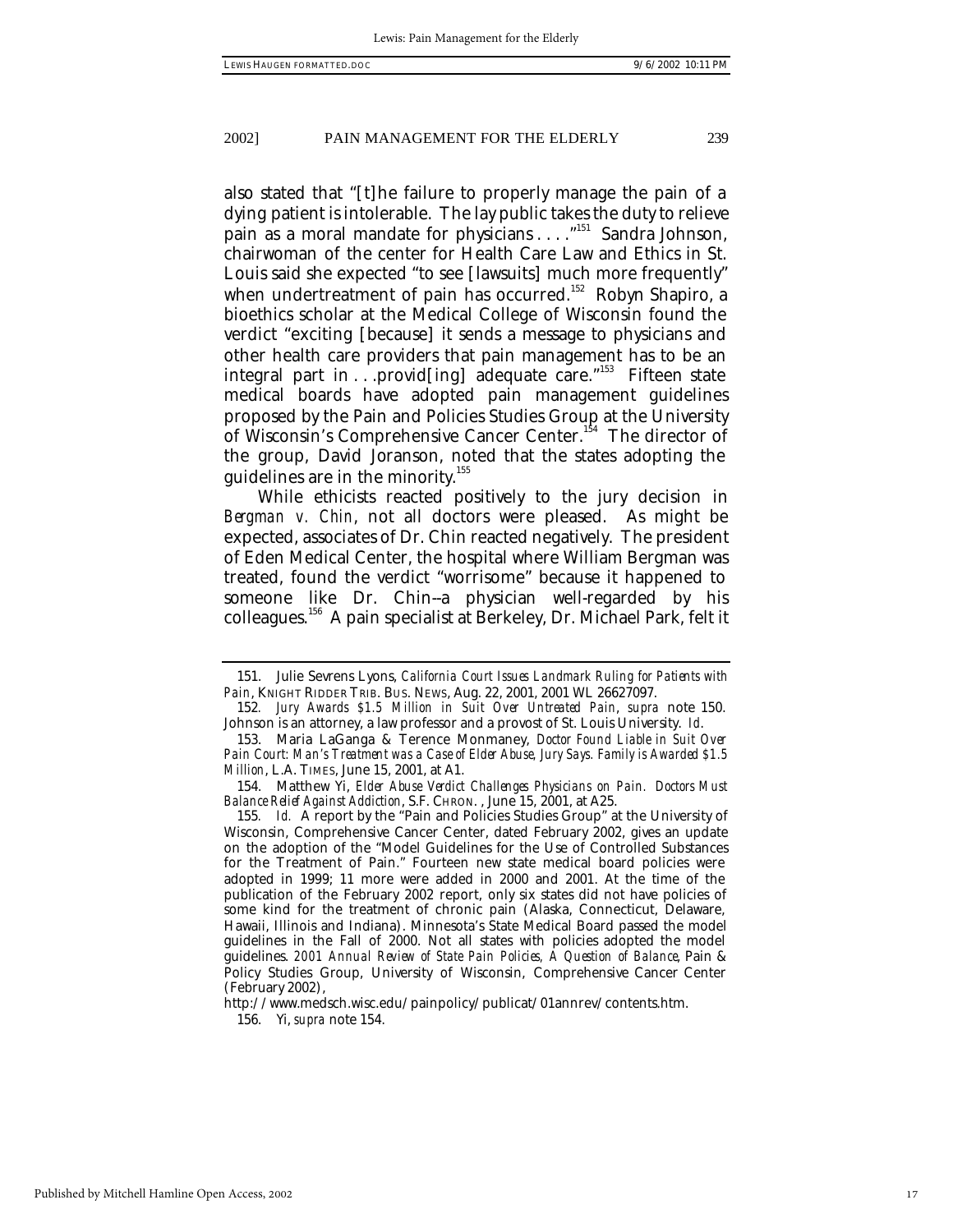was "dangerous for lawyers and courts to decide what doctors need to do."<sup>157</sup> Dr. Park expressed concerns about allowing patients to control the amount of pain medication they would receive.<sup>158</sup> "How do you define a satisfactory amount of (pain) medication? When (the patient) says it's okay? If the patient says I don't feel okay, do you just simply give more?"<sup>159</sup> The president of the Alameda-Contra Costa Medical Association, Dr. Sharon B. Drager, found fault with the use of a zero-to-ten scale to assess pain.<sup>160</sup> According to Dr. Drager, the zero-to-ten pain scale "is an extremely subjective way to assess pain since virtually every seriously ill hospitalized patient considers his pain to be in the seven-to-ten range of the scale."<sup>161</sup> A pain management specialist near Sacramento, Dr. Harvey Rose, expressed concern that "more doctors are going to say, 'I'm not going to treat pain, period.'"<sup>162</sup> From their statements, it might appear that these doctors find patient autonomy is of less importance than the doctor's ability to control treatment.

Some doctors found the verdict a positive move in the right direction in pain management. The Director of Pain Management Services at Santa Clara Medical Center, Dr. William Longton, felt "rais[ing] the consciousness of physicians on how to manage pain" was a good thing.<sup>163</sup> However, if it caused additional regulation of the medical profession and increased fear by physicians that they were either over- or undermedicating, that would not be a positive step.<sup>164</sup> The chief of oncology at Kasier-Santa Teresa Hospital in San Jose expressed the view that "there is no reason why any patient should be in severe pain for any extended period of time."<sup>165</sup> The California legislature took the case as an indicator that some things in pain management needed to change. In October 2001, the California legislature passed and the governor signed new legislation on pain management.<sup>166</sup> The law requires doctors to take courses in pain management and end-of-life care.<sup>167</sup> The law

158*. Id.*

161*. Id.*

164*. Id.*

165*. Id.*

<sup>157</sup>*. Id.*

<sup>159</sup>*. Id.* 160. Crane, *supra* note 111.

<sup>162.</sup> Lyons, *supra* note 151.

<sup>163</sup>*. Id.*

<sup>166.</sup> Tyche Hendricks, *Pain Management Classes for Doctors*, S.F. CHRON., Oct. 30, 2001, at A15.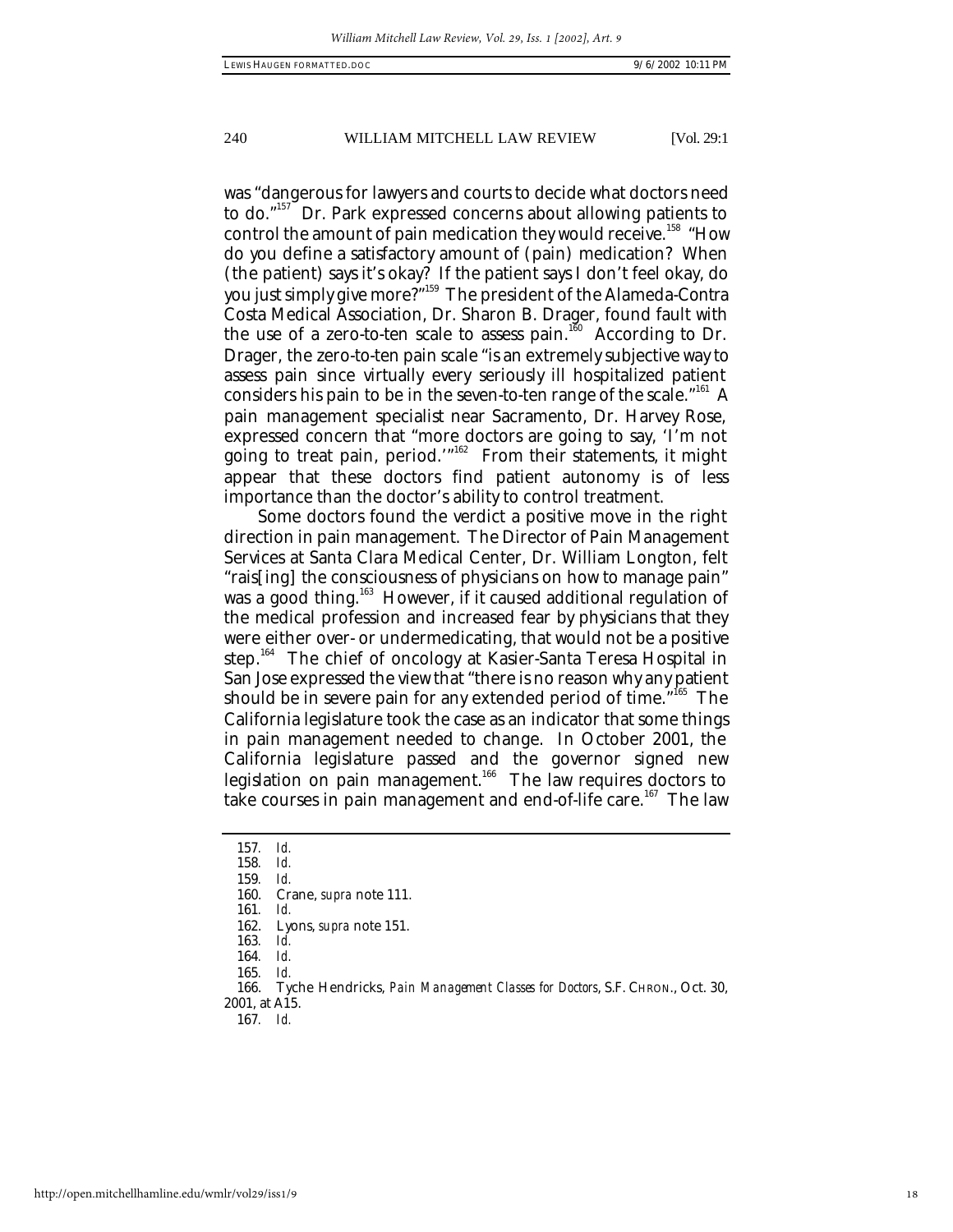also requires the State Medical Board to keep track of pain management complaints against California doctors.<sup>168</sup> Those complaints are to be reviewed by a pain specialist.<sup>169</sup> Obviously, Californians are concerned about proper pain management.

While these cases may increase physician's anxiety over pain management, particularly when opioids are involved, they also provide an opportunity for the medical and legal community and elderly patients to consider the ethical and legal ramifications of pain management. $170$  A physician's primary duty is nonmaleficence–the duty to do no harm to a patient. When a physician is determining how to treat an elderly patient's pain, particularly at the end of the patient's life, the physician is frequently acting from a position of multiple roles, sometimes called "double effect."<sup>171</sup> The administering of pain medications, particularly opioids, may sometimes hasten the patient's death. $^{172}$ At the same time, the pain medications will relieve the patient's pain, making the patient more comfortable.<sup>173</sup> Which harm is the physician trying to avoid? The pain or the dying? What is the level at which the medication removes the pain or hastens the dying?

### X. PAIN MANAGEMENT PLANS DOING THE LEAST HARM WITH THE MOST BENEFIT

While pain management may be complicated, elder patient pain can be alleviated without excessive risk of legal action against the physician. The solution to the pain management puzzle can be summed up in these words: mode of operation, education, and communication.

### *A. Mode of Operation*

Healthcare personnel, hospitals and nursing homes all need to have a protocol for handling pain, particularly for elderly patients. Minnesota adopted the *Model Guidelines for the Use of Controlled Substances for the Treatment of Pain* in the fall of 2000. That does not mean that the work is done. The Brown University study, reported

<sup>168</sup>*. Id.*

<sup>169</sup>*. Id.*

<sup>170.</sup> Ann Alpers, *Criminal Act or Palliative Care? Prosecutions Involving the Care of the Dying*, 26 J.L. MED. & ETHICS 308, 309 (1998).

<sup>171</sup>*. Id.* at 319.

<sup>172</sup>*. Id.*

<sup>173</sup>*. Id.*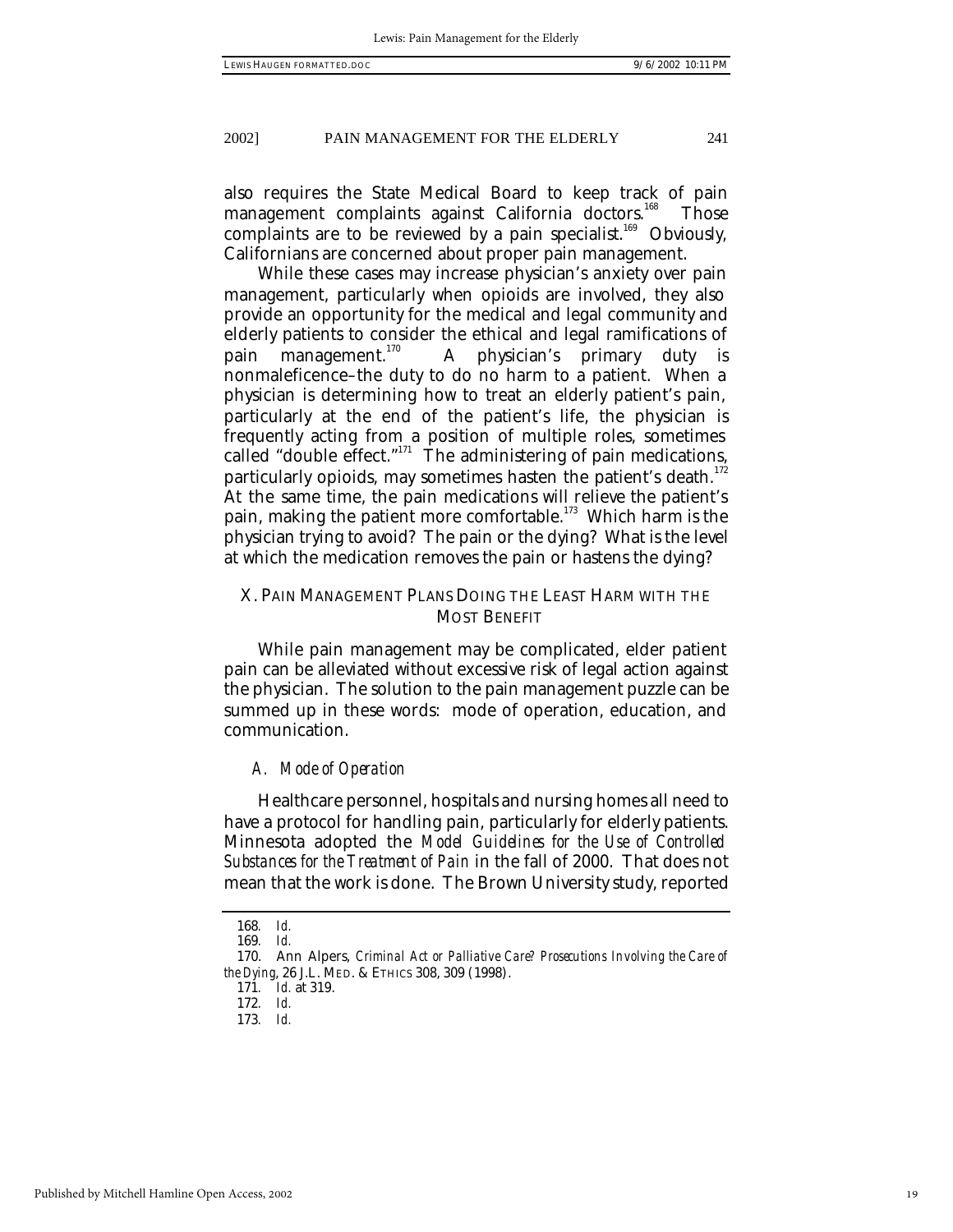in April 2001, indicated that in Minnesota 25,956 of the 50,693 persons residing in nursing homes experienced pain.<sup>174</sup> A second assessment conducted sixty days later found 16,080 people who were in pain at the first survey, were still in pain.<sup>175</sup> For 39.7% of the patients, the pain was worse than it was at the first assessment. $^{176}$ This is particularly distressing and seems to indicate a lack of proper pain management for the nursing home residents. In addition, of those patients with a cancer diagnosis, 45.4% reported pain that was persistent and severe.<sup>177</sup> For the terminally ill, the incidence of persistent, severe pain was even higher,  $51.7\%$ .<sup>178</sup> This level of pain in the elderly is unacceptable and needs to be corrected. Hospitals and nursing homes need to implement pain management procedures that are in step with the *Model Guidelines*.

### *B. Education*

Once the protocol is established, education becomes the next step. Healthcare personnel, patients, and family members need to understand pain management. The relationship and essential

<sup>174</sup>*. Pain Widespread and Severe, supra* note 19. Statistics for the State of Minnesota can be found at http://www.chcr.brown.edu/dying/mndata.htm. One study of ninety-seven elderly hip-fracture patients showed that thirty-eight patients suffered from dementia. R. S. Morrison, *A Comparison of Pain and Its Treatment in Advanced Dementia and Cognitively Intact Patients With Hip Fracture,* 19 J. PAIN SYMPTOM MGMT. 240, 248 (2000) as reported in Partners Against Pain, an online information service for physicians and patients,

http://www.partnersagainstpain.com/html/profed/pmc/pe\_pmc7.html. Patients suffering from dementia received one-third the morphine equivalent pain medication as those not suffering from dementia. *Id.* Over seventy-five percent of the patients with a hip fracture did not have standing orders for pain medication. As could be expected, in the patients who could report their own pain, nearly fifty percent reported inadequate pain medication. *Id.* In 1997, Brandywine Nursing Home in Briarcliff Manor, New York, began an innovative program aimed at better treating pain. Laurie Tarkan, *New Efforts Against an Old Foe: Pain*, N.Y. TIMES, Dec. 26, 2000, http://www.nytimes.com/200/12/26/science/26PAIN.html. The program included a pain assessment for each patient, treatment consisting of medications. relaxation techniques. massage and even comfort food. Id. medications, relaxation techniques, massage and even comfort food. *Id.* Participation in the program significantly reduced patients' level of pain. *Id.* Those who rated their pain at a five or above were able to reduce it to a two or three. *Id.* Some patients who rated their pain at an eight-to-ten could even reduce it to zero-to-two. *Id.* Brandywine educated everyone–including the housekeeping and maintenance staff, as sometimes patients were more willing to talk to staff people than to talk to doctors and nurses. *Id.*

<sup>175</sup>*. Id.*

<sup>176</sup>*. Id.*

<sup>177</sup>*. Id.*

<sup>178</sup>*. Id.*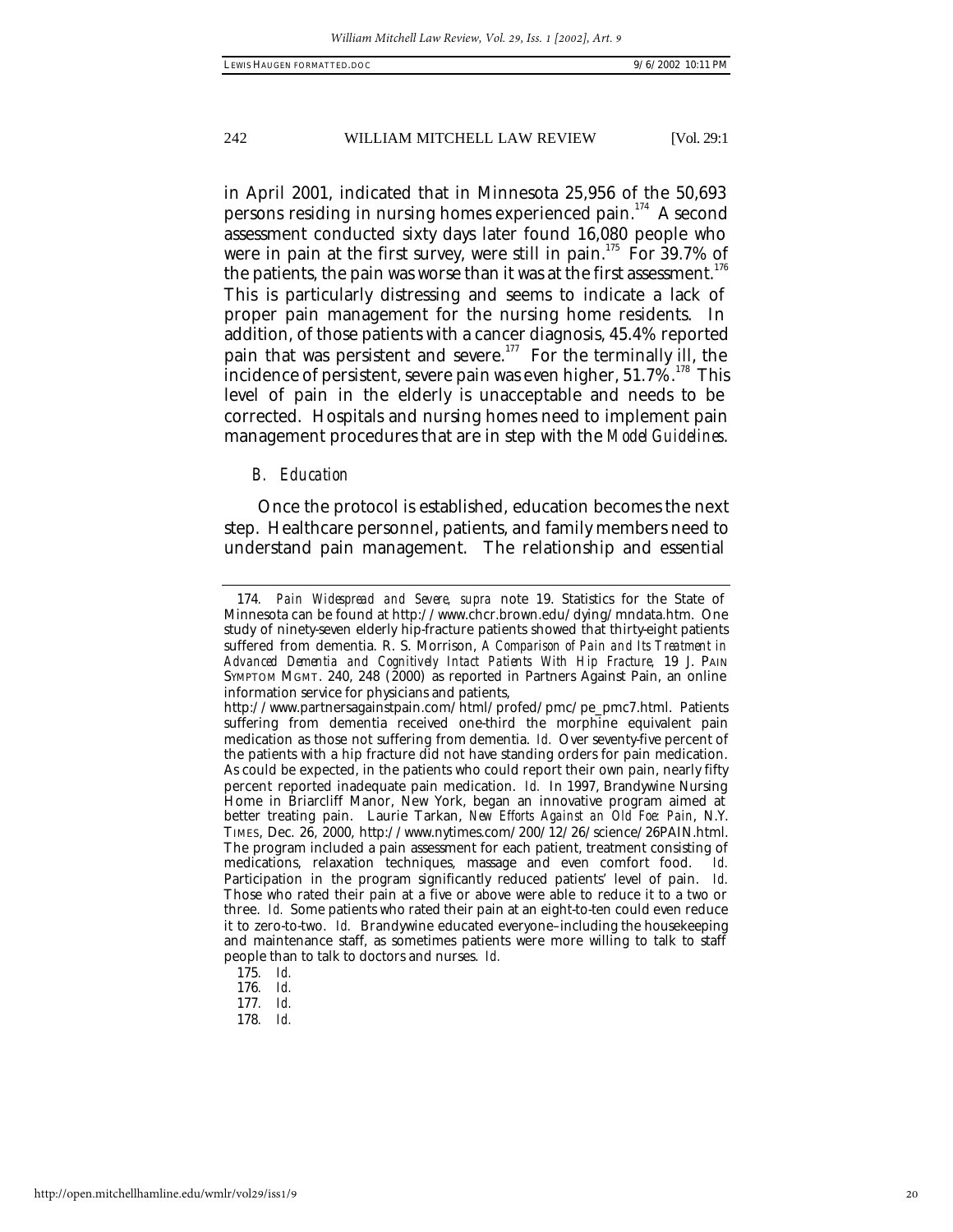differences between opioid use and misuse, abuse, tolerance and physical dependence of the drug needs to be understood by healthcare workers, patients, and family members.<sup>179</sup> With understanding comes an ability to reduce pain suffered by the elderly.<sup>180</sup> Patients are more likely to effectively assist in their own pain management if the patient understands the nature of pain and pain management.<sup>181</sup>

### *C. Communication*

Good pain management requires communication at all levels. When communication does not take place between doctors, nurses, patients, and family members, it is more likely that misunderstandings about pain management will take place.<sup>182</sup> In a study of cases where criminal prosecution occurred or was contemplated, every case came to light because a nurse or a family member reported concerns about the patient to prosecutors.<sup>183</sup> Healthcare providers are not the only ones at fault in this area. Patients often do not communicate their wishes regarding their health care to their physicians or family members. A recent poll

181. Philip S. Whitecar et al., *Managing Pain in the Dying Patient*, 62 AM. FAM. PHYSICIAN 755, 761 (Feb. 1, 2000). Sometimes the problem lies in the physician subtly conveying the idea that a "good" patient does not complain or need narcotics. *Id.* Education of the physician is necessary to eliminate this problem. *Id*.

182. Alpers, *supra* note 170, at 315. 183*. Id.*

<sup>179</sup>*. Will Opiates Send Patients Down the Road to Reefer Madness?*, 11 THE BACK LETTER 41, 41 (1996) (citing 271 JAMA 426 (1994)). Abuse is an intentional misuse of a medication while misuse is an unintentional, inappropriate use of the drug. *Id.* Tolerance is a normal response by the body where the patient needs increasing dosages to get the same effect. *Id.* Physical dependence is not the same as addiction. Addiction is compulsive. *Id.* The addict has lost control over the drug use while the patient who is physically dependent needs the medication to relieve the physical problem of pain. *Id.*

<sup>180.</sup> Press Release, The Robert Wood Johnson Foundation, *supra* note 42. The Robert Wood Johnson Foundation, known for its grants in pain management research and education, funded a three-year project in pain education. *Id.* The leaders of the project are two nurses, Betty Ferrell and Marcia Grant. *Id.* Believing that nurses are the leaders in many palliative care programs, their goal is to enable nurses to be better prepared to care for dying patients and those in severe pain. *Id.* The project has three goals: (1) improve nursing textbooks in the pain and end-of-life content; (2) support end-of-life care as a subject matter for the national nursing licensing exams; and (3) support nursing organizations in promoting pain and end-of-life care. *Id.* A study of nurses' reactions to pain in the elderly found that nurses with even one day of pain management training were more sensitive to patient's pain and better able to assess the pain present. *Id.*